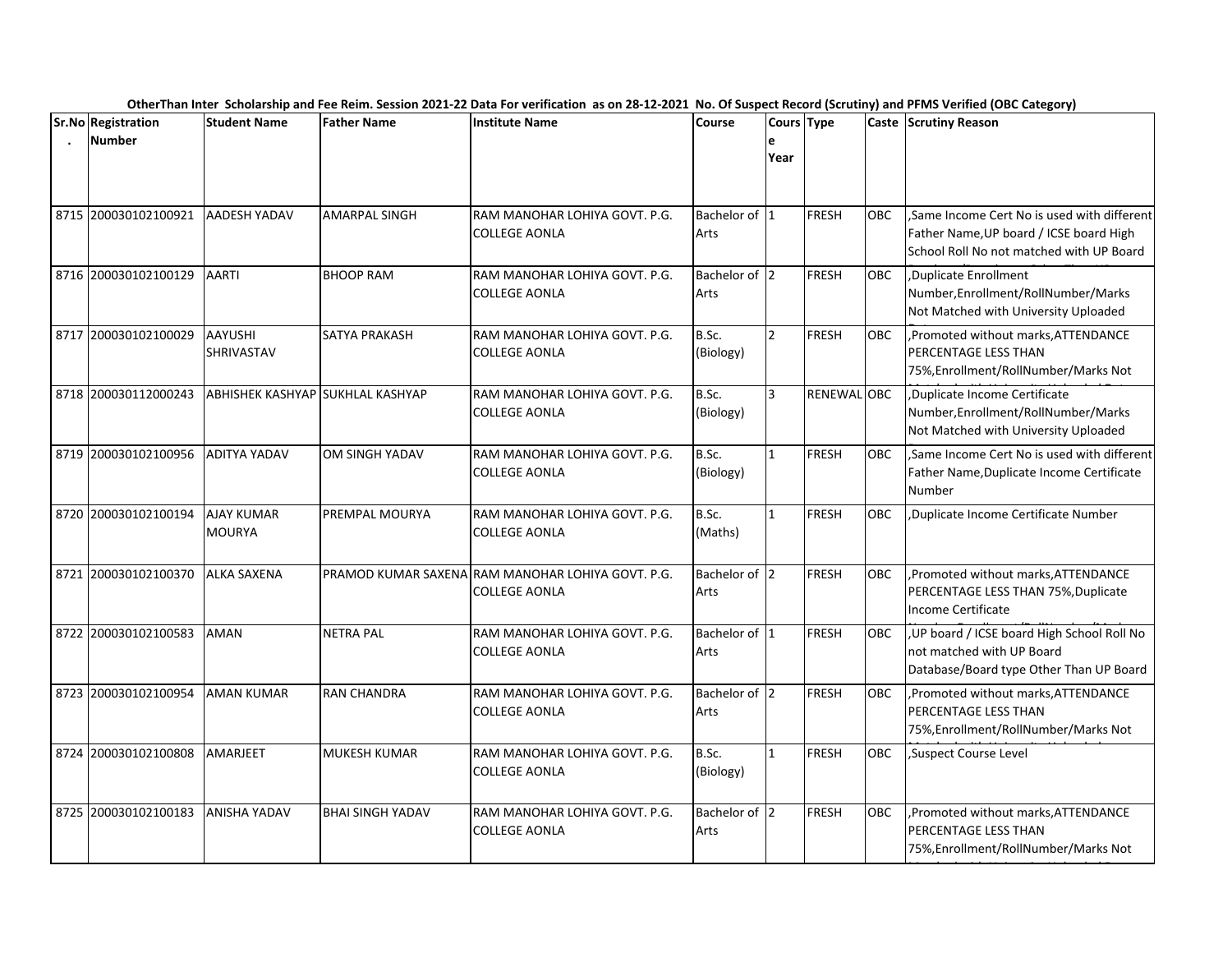| <b>Sr.No Registration</b>    | <b>Student Name</b>  | <b>Father Name</b>               | <b>Institute Name</b>                          | <b>Course</b>         | Cours Type   |              |            | --- <i>-</i> ------<br>Caste Scrutiny Reason                                                                |
|------------------------------|----------------------|----------------------------------|------------------------------------------------|-----------------------|--------------|--------------|------------|-------------------------------------------------------------------------------------------------------------|
| <b>Number</b>                |                      |                                  |                                                |                       | e<br>Year    |              |            |                                                                                                             |
| 8726 200030102100201         | <b>ANJALI RANA</b>   | <b>DHARAM VEER SINGH</b><br>RANA | RAM MANOHAR LOHIYA GOVT. P.G.<br>COLLEGE AONLA | Bachelor of 2<br>Arts |              | <b>FRESH</b> | OBC        | Promoted without marks, ATTENDANCE<br>PERCENTAGE LESS THAN<br>75%, Enrollment/RollNumber/Marks Not          |
| 8727 200030102100505         | ANSHU MOURYA         | KASTURI LAL MOURYA               | RAM MANOHAR LOHIYA GOVT. P.G.<br>COLLEGE AONLA | Bachelor of 3<br>Arts |              | <b>FRESH</b> | OBC        | Marks Mismatch                                                                                              |
| 8728 200030102100876         | <b>ANTRIKSHA</b>     | SATYAVEER                        | RAM MANOHAR LOHIYA GOVT. P.G.<br>COLLEGE AONLA | Bachelor of 3<br>Arts |              | <b>FRESH</b> | OBC        | Suspect Course Level                                                                                        |
| 8729 200030102100995         | <b>ANUPAM PAL</b>    | <b>NEM PAL SINGH</b>             | RAM MANOHAR LOHIYA GOVT. P.G.<br>COLLEGE AONLA | B.Sc.<br>(Biology)    | $\mathbf{1}$ | <b>FRESH</b> | OBC        | Same Income Cert No is used with different<br>Father Name, Duplicate Income Certificate<br>Number           |
| 8730 200030102001791 ARCHANA |                      | <b>JAY PAL</b>                   | RAM MANOHAR LOHIYA GOVT. P.G.<br>COLLEGE AONLA | Bachelor of 2<br>Arts |              | RENEWAL OBC  |            | Promoted without marks, ATTENDANCE<br>PERCENTAGE LESS THAN<br>75%, Enrollment/RollNumber/Marks Not          |
| 8731 200030102100352         | <b>ARCHANA VERMA</b> | <b>OMKAR</b>                     | RAM MANOHAR LOHIYA GOVT. P.G.<br>COLLEGE AONLA | Bachelor of 3<br>Arts |              | <b>FRESH</b> | OBC        | UP board / ICSE board High School Roll No<br>not matched with UP Board<br>Database/Board type Other Than UP |
| 8732 200030102100408         | <b>ARJUN</b>         | <b>SHYAM VEER</b>                | RAM MANOHAR LOHIYA GOVT. P.G.<br>COLLEGE AONLA | Bachelor of 1<br>Arts |              | <b>FRESH</b> | <b>OBC</b> | ,Duplicate Income Certificate Number                                                                        |
| 8733 200030102100203         | ARTI                 | <b>LAKHAN SINGH</b>              | RAM MANOHAR LOHIYA GOVT. P.G.<br>COLLEGE AONLA | Bachelor of 2<br>Arts |              | <b>FRESH</b> | OBC        | , Promoted without marks, ATTENDANCE<br>PERCENTAGE LESS THAN<br>75%, Enrollment/RollNumber/Marks Not        |
| 8734 200030112000411         | <b>ARTI</b>          | <b>ROOPKISHOR</b>                | RAM MANOHAR LOHIYA GOVT. P.G.<br>COLLEGE AONLA | Bachelor of 3<br>Arts |              | RENEWAL OBC  |            | Same Income Cert No is used with different<br>Father Name, Duplicate Income Certificate<br>Number           |
| 8735 200030102101013         | <b>ARVIND</b>        | HARPAL                           | RAM MANOHAR LOHIYA GOVT. P.G.<br>COLLEGE AONLA | Bachelor of 1<br>Arts |              | <b>FRESH</b> | <b>OBC</b> | ,Duplicate Income Certificate Number                                                                        |
| 8736 200030102001389         | <b>ARVIND</b>        | MUNNA LAL MAURYA                 | RAM MANOHAR LOHIYA GOVT. P.G.<br>COLLEGE AONLA | Bachelor of 2<br>Arts |              | RENEWAL OBC  |            | ,Promoted without marks, ATTENDANCE<br>PERCENTAGE LESS THAN<br>75%, Enrollment/RollNumber/Marks Not         |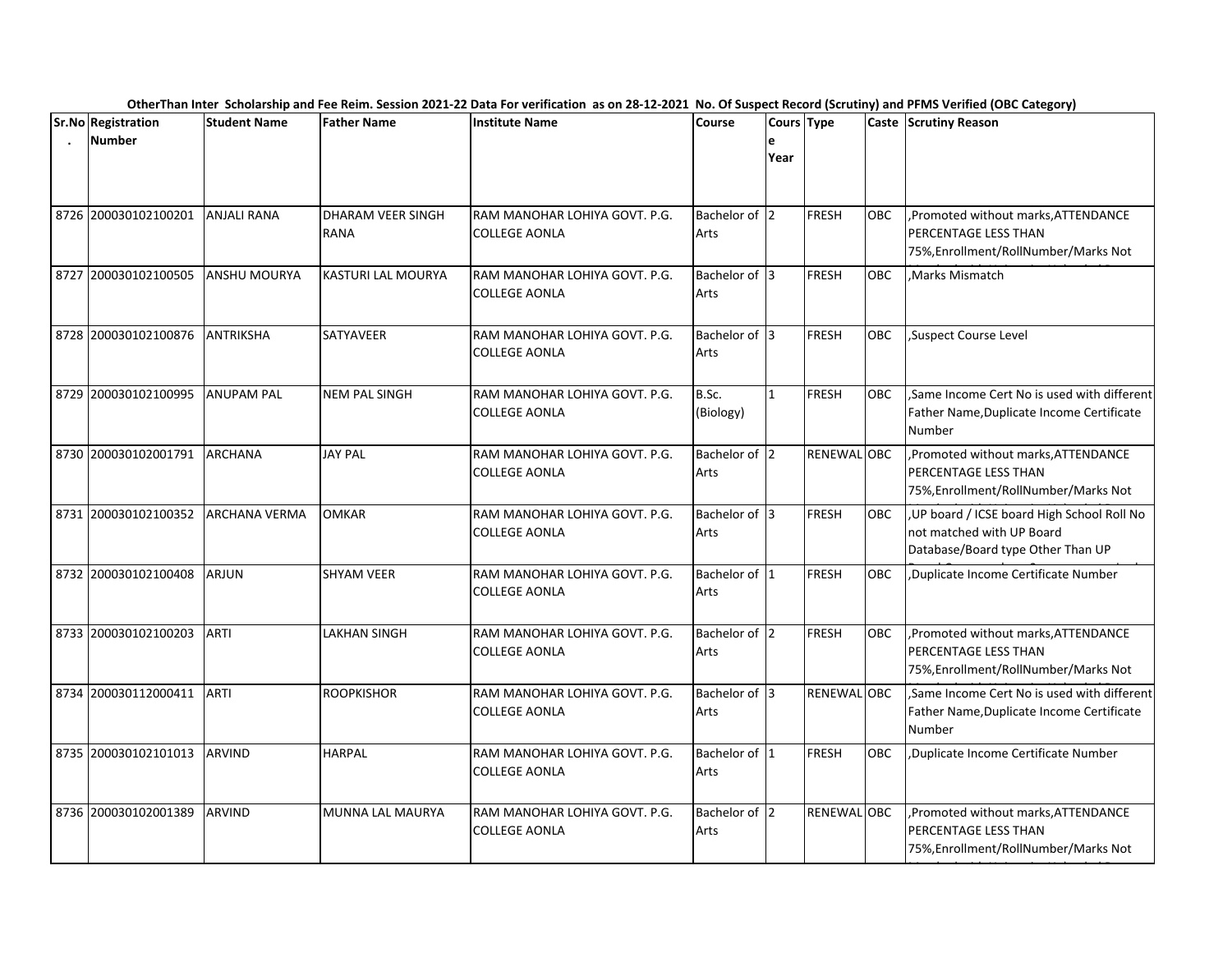| <b>Sr.No Registration</b> | <b>Student Name</b>               | <b>Father Name</b>        | <b>Institute Name</b>                                 | <b>Course</b>         | Cours Type   |              |            | Caste Scrutiny Reason                                                                                                   |
|---------------------------|-----------------------------------|---------------------------|-------------------------------------------------------|-----------------------|--------------|--------------|------------|-------------------------------------------------------------------------------------------------------------------------|
| <b>Number</b>             |                                   |                           |                                                       |                       | e<br>Year    |              |            |                                                                                                                         |
| 8737 200030102100355      | <b>ATUL</b>                       | <b>RAM SNEHI</b>          | RAM MANOHAR LOHIYA GOVT. P.G.<br>COLLEGE AONLA        | Bachelor of 1<br>Arts |              | <b>FRESH</b> | OBC        | Duplicate Income Certificate Number                                                                                     |
| 8738 200030102100917      | <b>ATUL PAL</b>                   | <b>JAY PAL</b>            | RAM MANOHAR LOHIYA GOVT. P.G.<br>COLLEGE AONLA        | Bachelor of 3<br>Arts |              | <b>FRESH</b> | <b>OBC</b> | Same Income Cert No is used with different<br>Father Name, Duplicate Income Certificate<br>Number, Suspect Course Level |
| 8739 200030102100440      | <b>AVRENDRA SINGH</b>             | <b>BHAGWAN SINGH</b>      | RAM MANOHAR LOHIYA GOVT. P.G.<br><b>COLLEGE AONLA</b> | Bachelor of 2<br>Arts |              | <b>FRESH</b> | <b>OBC</b> | Promoted without marks, ATTENDANCE<br>PERCENTAGE LESS THAN 75%, Duplicate<br>Enrollment                                 |
| 8740 200030102100834      | <b>BABLI</b>                      | MURARI LAL MOURYA         | RAM MANOHAR LOHIYA GOVT. P.G.<br><b>COLLEGE AONLA</b> | Bachelor of 2<br>Arts |              | <b>FRESH</b> | OBC        | Result Not Declared<br>yet, Enrollment/RollNumber/Marks Not<br>Matched with University Uploaded Data                    |
| 8741 200030102100067      | <b>BABU RAM</b><br><b>KASHYAP</b> | <b>BRAJ MOHAN KASHYAP</b> | RAM MANOHAR LOHIYA GOVT. P.G.<br><b>COLLEGE AONLA</b> | Bachelor of 2<br>Arts |              | <b>FRESH</b> | <b>OBC</b> | , Promoted without marks, ATTENDANCE<br>PERCENTAGE LESS THAN 75%, Duplicate<br>Enrollment                               |
| 8742 200030102100407      | <b>BHAGIRATH</b>                  | <b>NEKSU RAM</b>          | RAM MANOHAR LOHIYA GOVT. P.G.<br><b>COLLEGE AONLA</b> | Bachelor of 1<br>Arts |              | <b>FRESH</b> | <b>OBC</b> | Marks Mismatch                                                                                                          |
| 8743 200030102100454      | <b>BHAGWAN SINGH</b>              | LEKH RAJ                  | RAM MANOHAR LOHIYA GOVT. P.G.<br><b>COLLEGE AONLA</b> | Bachelor of 2<br>Arts |              | <b>FRESH</b> | OBC        | , Promoted without marks, ATTENDANCE<br><b>PERCENTAGE LESS THAN</b><br>75%, Enrollment/RollNumber/Marks Not             |
| 8744 200030102100884      | <b>BHARAT</b>                     | <b>INDRA PAL</b>          | RAM MANOHAR LOHIYA GOVT. P.G.<br><b>COLLEGE AONLA</b> | Bachelor of 2<br>Arts |              | <b>FRESH</b> | <b>OBC</b> | ,Promoted without marks, ATTENDANCE<br>PERCENTAGE LESS THAN<br>75%, Enrollment/RollNumber/Marks Not                     |
| 8745 200030102100057      | <b>BHAVNA</b>                     | SATYABHAN SINGH           | RAM MANOHAR LOHIYA GOVT. P.G.<br><b>COLLEGE AONLA</b> | B.Sc.<br>(Biology)    | $\mathbf{1}$ | <b>FRESH</b> | <b>OBC</b> | ,ATTENDANCE PERCENTAGE LESS THAN<br>75%                                                                                 |
| 8746 200030102100591      | <b>BUNENDRA</b>                   | RAJENDRA SINGH            | RAM MANOHAR LOHIYA GOVT. P.G.<br><b>COLLEGE AONLA</b> | Bachelor of 1<br>Arts |              | <b>FRESH</b> | <b>OBC</b> | Promoted without marks, ATTENDANCE<br><b>PERCENTAGE LESS THAN 75%</b>                                                   |
| 8747 200030112000174      | <b>CHANDAR VEER</b>               | POORAN LAL                | RAM MANOHAR LOHIYA GOVT. P.G.<br><b>COLLEGE AONLA</b> | Bachelor of 3<br>Arts |              | RENEWAL OBC  |            | Promoted without marks, ATTENDANCE<br><b>PERCENTAGE LESS THAN</b><br>75%, Enrollment/RollNumber/Marks Not               |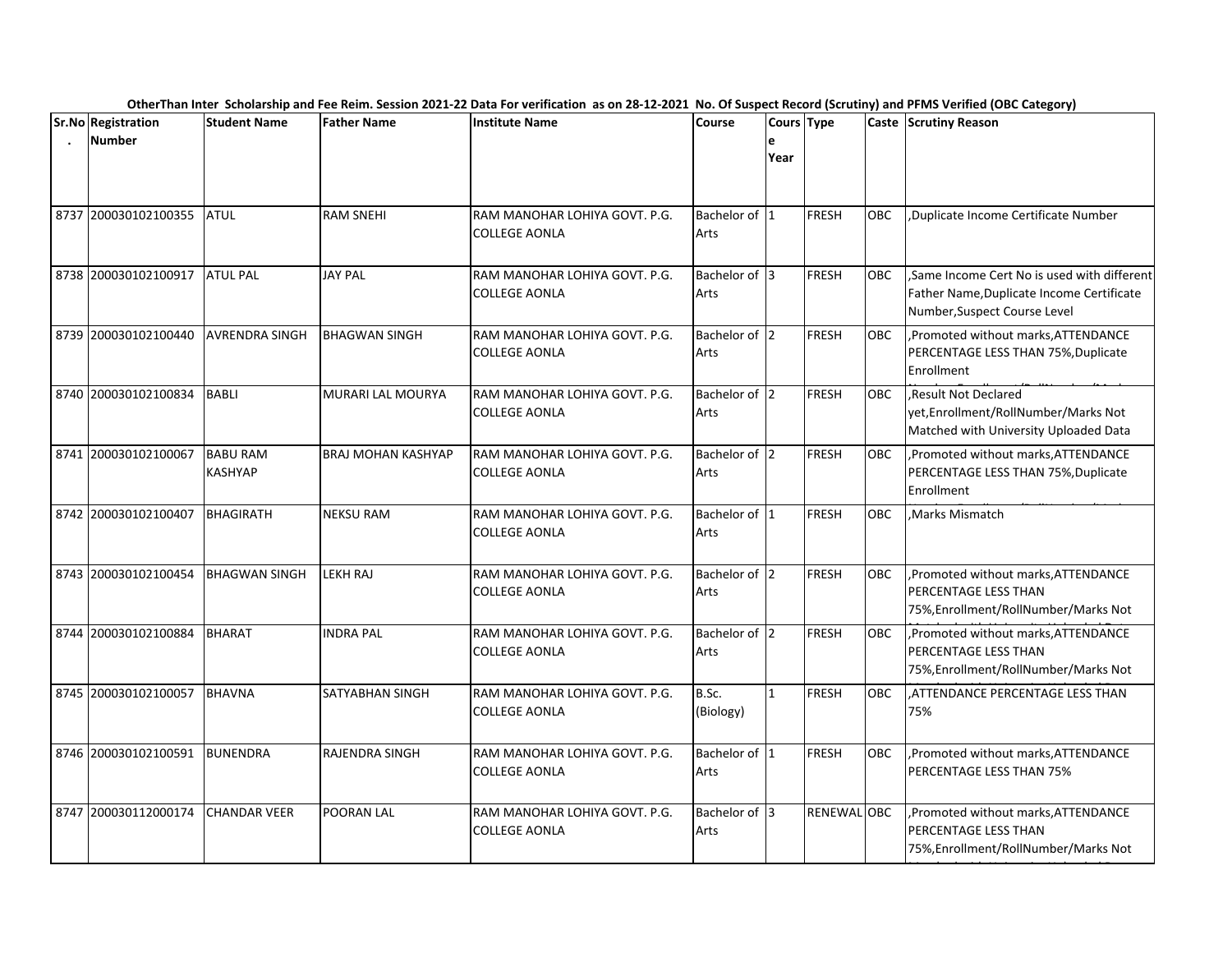|                                     |                              |                                           | OtherThan Inter Scholarship and Fee Reim. Session 2021-22 Data For verification as on 28-12-2021 No. Of Suspect Record (Scrutiny) and PFMS Verified (OBC Category) |                                  |              |              |            |                                                                                                                  |
|-------------------------------------|------------------------------|-------------------------------------------|--------------------------------------------------------------------------------------------------------------------------------------------------------------------|----------------------------------|--------------|--------------|------------|------------------------------------------------------------------------------------------------------------------|
| Sr.No Registration<br><b>Number</b> | <b>Student Name</b>          | <b>Father Name</b>                        | <b>Institute Name</b>                                                                                                                                              | Course                           | e<br>Year    | Cours Type   |            | <b>Caste Scrutiny Reason</b>                                                                                     |
| 8748 200030102100224                | CHARUL<br>SHRIVASTAV         | <b>NEERAJ</b>                             | RAM MANOHAR LOHIYA GOVT. P.G.<br><b>COLLEGE AONLA</b>                                                                                                              | Bachelor of 1<br>Arts            |              | FRESH        | OBC        | Same Income Cert No is used with different<br><b>Father Name</b>                                                 |
| 8749 200030102100483                | <b>DARSHAN SINGH</b>         | <b>ATIRAJ SINGH</b>                       | RAM MANOHAR LOHIYA GOVT. P.G.<br><b>COLLEGE AONLA</b>                                                                                                              | Bachelor of 1<br>Arts            |              | FRESH        | OBC        | Duplicate Income Certificate Number,                                                                             |
| 8750 200030102100306                | DEEKSHA MAURYA               | <b>CHAITANYA PRAKASH</b><br><b>MAURYA</b> | RAM MANOHAR LOHIYA GOVT. P.G.<br><b>COLLEGE AONLA</b>                                                                                                              | Master of<br>Arts<br>(Sociology) | $\mathbf{1}$ | FRESH        | OBC        | Same Income Cert No is used with different<br>Father Name, Duplicate Income Certificate<br><b>Number</b>         |
| 8751 200030102100353                | DEEKSHA SHARMA               | AJAY KUMAR SHARMA                         | RAM MANOHAR LOHIYA GOVT. P.G.<br><b>COLLEGE AONLA</b>                                                                                                              | Master of<br>Arts<br>(Sociology) | $\mathbf{1}$ | <b>FRESH</b> | OBC        | ,Duplicate Income Certificate Number                                                                             |
| 8752 200030102100369                | <b>DEEPA</b>                 | <b>JHAMMAN LAL</b>                        | RAM MANOHAR LOHIYA GOVT. P.G.<br><b>COLLEGE AONLA</b>                                                                                                              | Bachelor of 1<br>Arts            |              | FRESH        | OBC        | ATTENDANCE PERCENTAGE LESS THAN,<br>75%                                                                          |
| 8753 200030102100010                | <b>DEEPA SHARMA</b>          | <b>SATENDRA KUMAR</b><br><b>SHARMA</b>    | RAM MANOHAR LOHIYA GOVT. P.G.<br><b>COLLEGE AONLA</b>                                                                                                              | B.Sc.<br>(Biology)               | $\mathbf{1}$ | FRESH        | <b>OBC</b> | Duplicate Income Certificate Number                                                                              |
| 8754 200030112000407                | <b>DEEPAK KUMAR</b><br>YADAV | <b>VED PAL SINGH</b>                      | RAM MANOHAR LOHIYA GOVT. P.G.<br><b>COLLEGE AONLA</b>                                                                                                              | B.Sc.<br>(Maths)                 | 3            | RENEWAL OBC  |            | Same Income Cert No is used with different<br>Father Name, Promoted without<br>marks, ATTENDANCE PERCENTAGE LESS |
| 8755 200030102100571                | <b>DEVENDRA VERMA</b>        | RAJENDRA VERMA                            | RAM MANOHAR LOHIYA GOVT. P.G.<br><b>COLLEGE AONLA</b>                                                                                                              | Bachelor of 1<br>Arts            |              | FRESH        | <b>OBC</b> | ,ATTENDANCE PERCENTAGE LESS THAN<br>75%                                                                          |
| 8756 200030102100274                | <b>DISHA MOURYA</b>          | <b>CHETANYA PRAKASH</b><br><b>MOURYA</b>  | RAM MANOHAR LOHIYA GOVT. P.G.<br>COLLEGE AONLA                                                                                                                     | Bachelor of 1<br>Arts            |              | FRESH        | <b>OBC</b> | ,Same Income Cert No is used with different<br>Father Name, Duplicate Income Certificate<br>Number               |
| 8757 200030102100458                | <b>DIVYA PRAKASH</b>         | <b>SURJAN SINGH</b>                       | RAM MANOHAR LOHIYA GOVT. P.G.<br><b>COLLEGE AONLA</b>                                                                                                              | Bachelor of 2<br>Arts            |              | FRESH        | OBC        | , Promoted without marks, ATTENDANCE<br>PERCENTAGE LESS THAN 75%, Duplicate<br>Income Certificate                |
| 8758 200030102100937                | <b>DURG PAL VERMA</b>        | <b>RAMSWAROOP</b>                         | RAM MANOHAR LOHIYA GOVT. P.G.<br><b>COLLEGE AONLA</b>                                                                                                              | Bachelor of 3<br>Arts            |              | FRESH        | <b>OBC</b> | Suspect Course Level                                                                                             |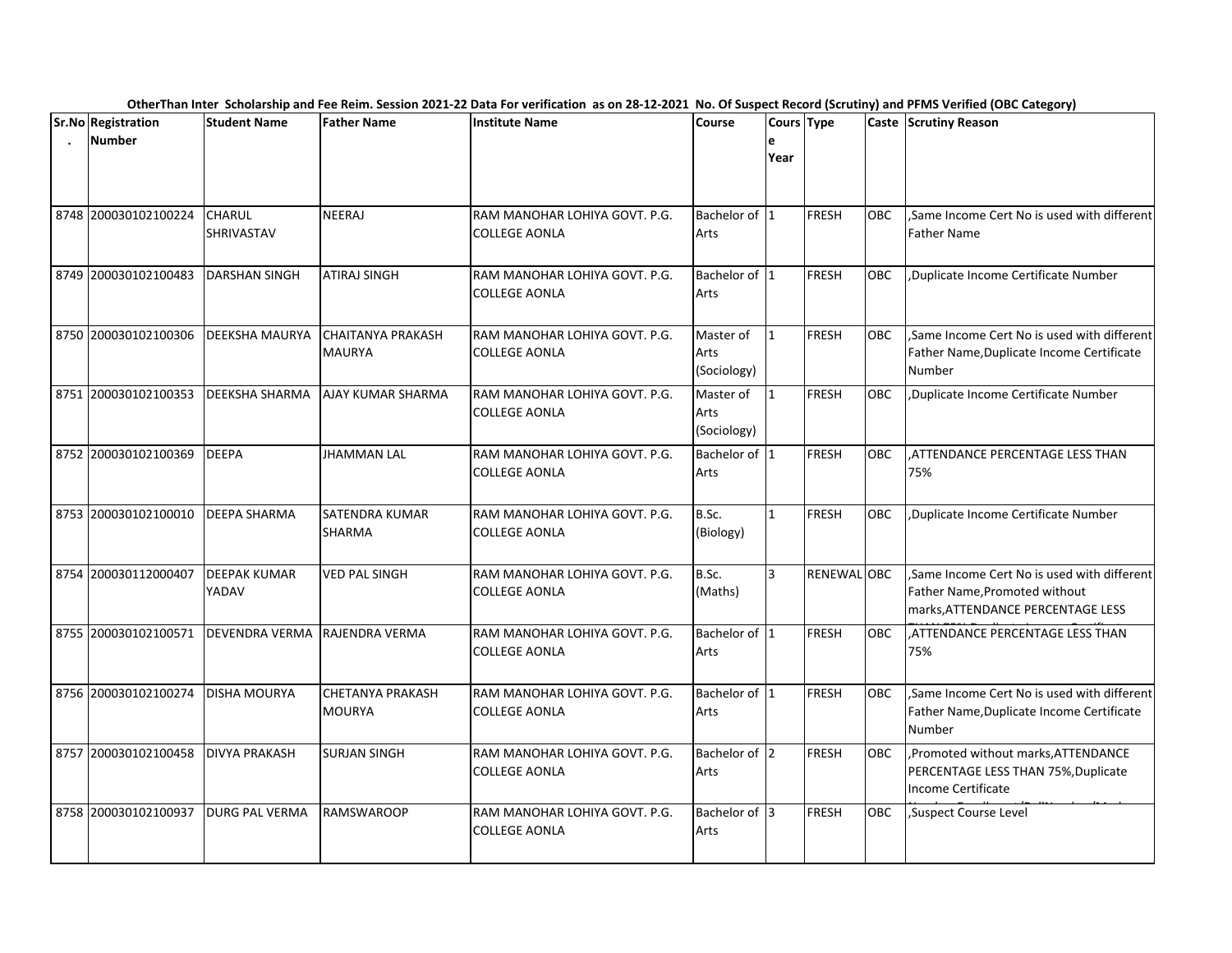| Sr.No Registration   | <b>Student Name</b>           | <b>Father Name</b>     | <b>Institute Name</b>                                 | <b>Course</b>         | Cours Type   |              |            | Caste Scrutiny Reason                                                                                                                 |
|----------------------|-------------------------------|------------------------|-------------------------------------------------------|-----------------------|--------------|--------------|------------|---------------------------------------------------------------------------------------------------------------------------------------|
| <b>Number</b>        |                               |                        |                                                       |                       | е<br>Year    |              |            |                                                                                                                                       |
|                      |                               |                        |                                                       |                       |              |              |            |                                                                                                                                       |
| 8759 200030102001940 | <b>EKTA</b>                   | <b>VINOD KUMAR</b>     | RAM MANOHAR LOHIYA GOVT. P.G.                         | Bachelor of 3         |              | RENEWAL OBC  |            | UP board / ICSE board High School Roll No                                                                                             |
|                      |                               |                        | COLLEGE AONLA                                         | Arts                  |              |              |            | not matched with UP Board<br>Database/Board type Other Than UP Board                                                                  |
| 8760 200030102100570 | <b>GANGA DEVI</b>             | <b>SHIV DAYAL</b>      | RAM MANOHAR LOHIYA GOVT. P.G.<br>COLLEGE AONLA        | Bachelor of 1<br>Arts |              | <b>FRESH</b> | <b>OBC</b> | .ATTENDANCE PERCENTAGE LESS THAN<br>75%                                                                                               |
| 8761 200030102100409 | <b>GEETA YADAV</b>            | <b>SHYAMLAY SINGH</b>  | RAM MANOHAR LOHIYA GOVT. P.G.<br><b>COLLEGE AONLA</b> | Bachelor of 2<br>Arts |              | <b>FRESH</b> | <b>OBC</b> | , Promoted without marks, ATTENDANCE<br><b>PERCENTAGE LESS THAN</b><br>75%, Enrollment/RollNumber/Marks Not                           |
| 8762 200030102100198 | <b>GYAN SINGH</b>             | <b>MAHENDRA PAL</b>    | RAM MANOHAR LOHIYA GOVT. P.G.<br><b>COLLEGE AONLA</b> | B.Sc.<br>(Biology)    | $\mathbf{1}$ | <b>FRESH</b> | OBC        | , Result Not Declared yet, ATTENDANCE<br><b>PERCENTAGE LESS THAN 75%</b>                                                              |
| 8763 200030102001694 | <b>GYANWATI</b>               | CHANDRAPRAKASH         | RAM MANOHAR LOHIYA GOVT. P.G.<br><b>COLLEGE AONLA</b> | Bachelor of 2<br>Arts |              | RENEWAL OBC  |            | ,Promoted without marks, ATTENDANCE<br>PERCENTAGE LESS THAN<br>75%, Enrollment/RollNumber/Marks Not                                   |
| 8764 200030102100987 | <b>ISHAN RAJPUT</b>           | <b>HARPAL SINGH</b>    | RAM MANOHAR LOHIYA GOVT. P.G.<br><b>COLLEGE AONLA</b> | Bachelor of 1<br>Arts |              | <b>FRESH</b> | <b>OBC</b> | Same Income Cert No is used with different<br>Father Name, Duplicate Income Certificate<br>Number, Duplicate Caste Certificate Number |
| 8765 200030102100475 | <b>ISHVAR VATI</b>            | TRIMAL SINGH           | RAM MANOHAR LOHIYA GOVT. P.G.<br><b>COLLEGE AONLA</b> | Bachelor of 1<br>Arts |              | <b>FRESH</b> | OBC        | Promoted without marks, ATTENDANCE<br><b>PERCENTAGE LESS THAN 75%</b>                                                                 |
| 8766 200030102100079 | <b>JAY PRAKASH</b><br>CHANDRA | <b>RAJ PAL CHANDRA</b> | RAM MANOHAR LOHIYA GOVT. P.G.<br><b>COLLEGE AONLA</b> | Bachelor of 1<br>Arts |              | <b>FRESH</b> | <b>OBC</b> | Duplicate Income Certificate Number                                                                                                   |
| 8767 200030102100509 | <b>JITENDRA</b>               | JAGMAL SINGH           | RAM MANOHAR LOHIYA GOVT. P.G.<br><b>COLLEGE AONLA</b> | Bachelor of 2<br>Arts |              | <b>FRESH</b> | OBC        | , Promoted without marks, ATTENDANCE<br>PERCENTAGE LESS THAN 75%, Duplicate<br>Enrollment                                             |
| 8768 200030102001767 | JITENDRA KUMAR                | <b>SITA RAM YADAV</b>  | RAM MANOHAR LOHIYA GOVT. P.G.<br><b>COLLEGE AONLA</b> | Bachelor of 2<br>Arts |              | RENEWAL OBC  |            | , Promoted without marks, ATTENDANCE<br><b>PERCENTAGE LESS THAN</b><br>75%, Enrollment/RollNumber/Marks Not                           |
| 8769 200030102001668 | <b>JYOTI</b>                  | CHINTA MANI            | RAM MANOHAR LOHIYA GOVT. P.G.<br><b>COLLEGE AONLA</b> | Bachelor of 2<br>Arts |              | RENEWAL OBC  |            | ,Promoted without marks, ATTENDANCE<br><b>PERCENTAGE LESS THAN</b><br>75%, Enrollment/RollNumber/Marks Not                            |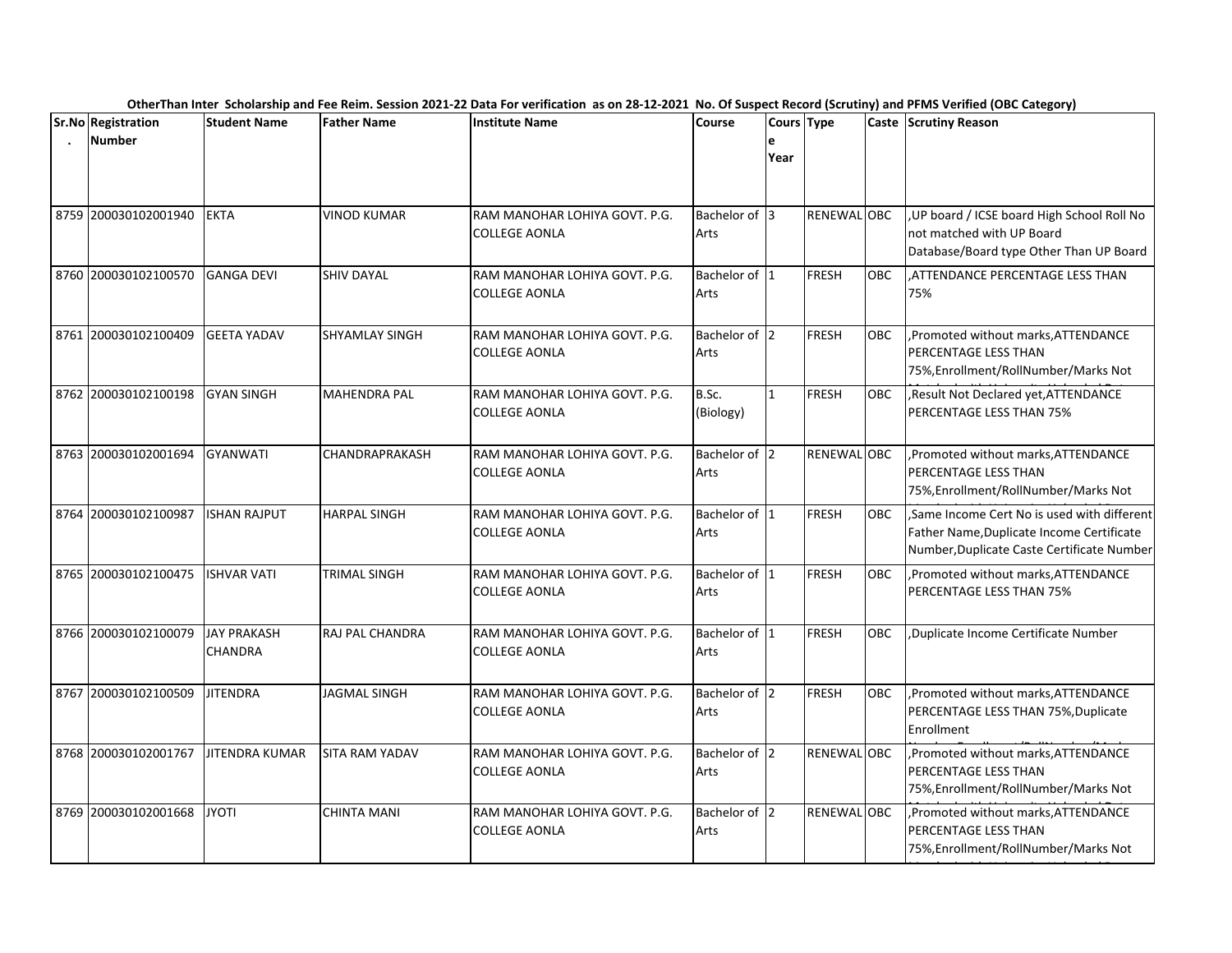| <b>Sr.No Registration</b> | <b>Student Name</b>               | <b>Father Name</b>             | <b>Institute Name</b>                                 | <b>Course</b>                           | Cours Type     |              |            | Caste Scrutiny Reason                                                                                       |
|---------------------------|-----------------------------------|--------------------------------|-------------------------------------------------------|-----------------------------------------|----------------|--------------|------------|-------------------------------------------------------------------------------------------------------------|
| <b>Number</b>             |                                   |                                |                                                       |                                         | е<br>Year      |              |            |                                                                                                             |
| 8770 200030102100875      | <b>JYOTI</b>                      | HARDWARI LAL                   | RAM MANOHAR LOHIYA GOVT. P.G.<br>COLLEGE AONLA        | Bachelor of 2<br>Arts                   |                | <b>FRESH</b> | OBC        | , Promoted without marks, ATTENDANCE<br>PERCENTAGE LESS THAN<br>75%, Enrollment/RollNumber/Marks Not        |
| 8771 200030102100823      | <b>JYOTI VERMA</b>                | <b>MOHAR SINGH</b>             | RAM MANOHAR LOHIYA GOVT. P.G.<br>COLLEGE AONLA        | Bachelor of 3<br>Arts                   |                | <b>FRESH</b> | <b>OBC</b> | ,Promoted without marks, ATTENDANCE<br>PERCENTAGE LESS THAN 75%, Duplicate<br>Income Certificate            |
| 8772 200030102100371      | KALPANA MAURYA                    | DAYARAM MAURYA                 | RAM MANOHAR LOHIYA GOVT. P.G.<br><b>COLLEGE AONLA</b> | B.Sc.<br>(Biology)                      | $\mathbf{1}$   | <b>FRESH</b> | <b>OBC</b> | Same Income Cert No is used with different<br>Father Name, Duplicate Income Certificate<br><b>Number</b>    |
| 8773 200030102100818      | <b>KHUSHBU</b>                    | SHRIPAL                        | RAM MANOHAR LOHIYA GOVT. P.G.<br><b>COLLEGE AONLA</b> | Bachelor of 1<br>Arts                   |                | <b>FRESH</b> | OBC        | UP board / ICSE board High School Roll No<br>not matched with UP Board<br>Database/Board type Other Than UP |
| 8774 200030102100528      | KHUSHBU MAURYA PRAMUKH PAL        |                                | RAM MANOHAR LOHIYA GOVT. P.G.<br><b>COLLEGE AONLA</b> | B.Sc.<br>(Biology)                      | $\mathcal{L}$  | <b>FRESH</b> | <b>OBC</b> | ,Promoted without marks, ATTENDANCE<br>PERCENTAGE LESS THAN<br>75%, Enrollment/RollNumber/Marks Not         |
| 8775 200030112000061      | <b>KIRAN MAURYA</b>               | <b>TEJ SINGH MAURYA</b>        | RAM MANOHAR LOHIYA GOVT. P.G.<br><b>COLLEGE AONLA</b> | Bachelor of 3<br>Arts                   |                | RENEWAL OBC  |            | Duplicate Income Certificate Number,                                                                        |
| 8776 200030102100616      | <b>KM ANJALI</b><br>PRAJAPATI     | <b>RAMSWAROOP</b><br>PRAJAPATI | RAM MANOHAR LOHIYA GOVT. P.G.<br><b>COLLEGE AONLA</b> | Master of<br>Arts (Hindi<br>Literature) | $\overline{2}$ | <b>FRESH</b> | OBC        | , Promoted without marks, ATTENDANCE<br><b>PERCENTAGE LESS THAN</b><br>75%, Enrollment/RollNumber/Marks Not |
| 8777 200030112000381      | KM BHAVNA ARYA                    | RAMESH CHANDRA                 | RAM MANOHAR LOHIYA GOVT. P.G.<br><b>COLLEGE AONLA</b> | Bachelor of 3<br>Arts                   |                | RENEWAL OBC  |            | Promoted without marks, ATTENDANCE<br>PERCENTAGE LESS THAN<br>75%, Enrollment/RollNumber/Marks Not          |
| 8778 200030112000352      | <b>KM CHAYA</b><br><b>RATHOUR</b> | <b>NAVAL KISHOR</b>            | RAM MANOHAR LOHIYA GOVT. P.G.<br><b>COLLEGE AONLA</b> | Bachelor of 3<br>Arts                   |                | RENEWAL OBC  |            | Duplicate Enrollment<br>Number, Enrollment/RollNumber/Marks<br>Not Matched with University Uploaded         |
| 8779 200030112000164      | KM GEETA DEVI                     | <b>HETRAM</b>                  | RAM MANOHAR LOHIYA GOVT. P.G.<br><b>COLLEGE AONLA</b> | Bachelor of 3<br>Arts                   |                | RENEWAL OBC  |            | Same Income Cert No is used with different<br>Father Name, Duplicate Income Certificate<br><b>Number</b>    |
| 8780 200030112001070      | <b>KM GUNJAN</b>                  | <b>JAVESH CHANDRA</b>          | RAM MANOHAR LOHIYA GOVT. P.G.<br><b>COLLEGE AONLA</b> | Bachelor of 3<br>Arts                   |                | RENEWAL OBC  |            | , Promoted without marks, ATTENDANCE<br><b>PERCENTAGE LESS THAN</b><br>75%, Enrollment/RollNumber/Marks Not |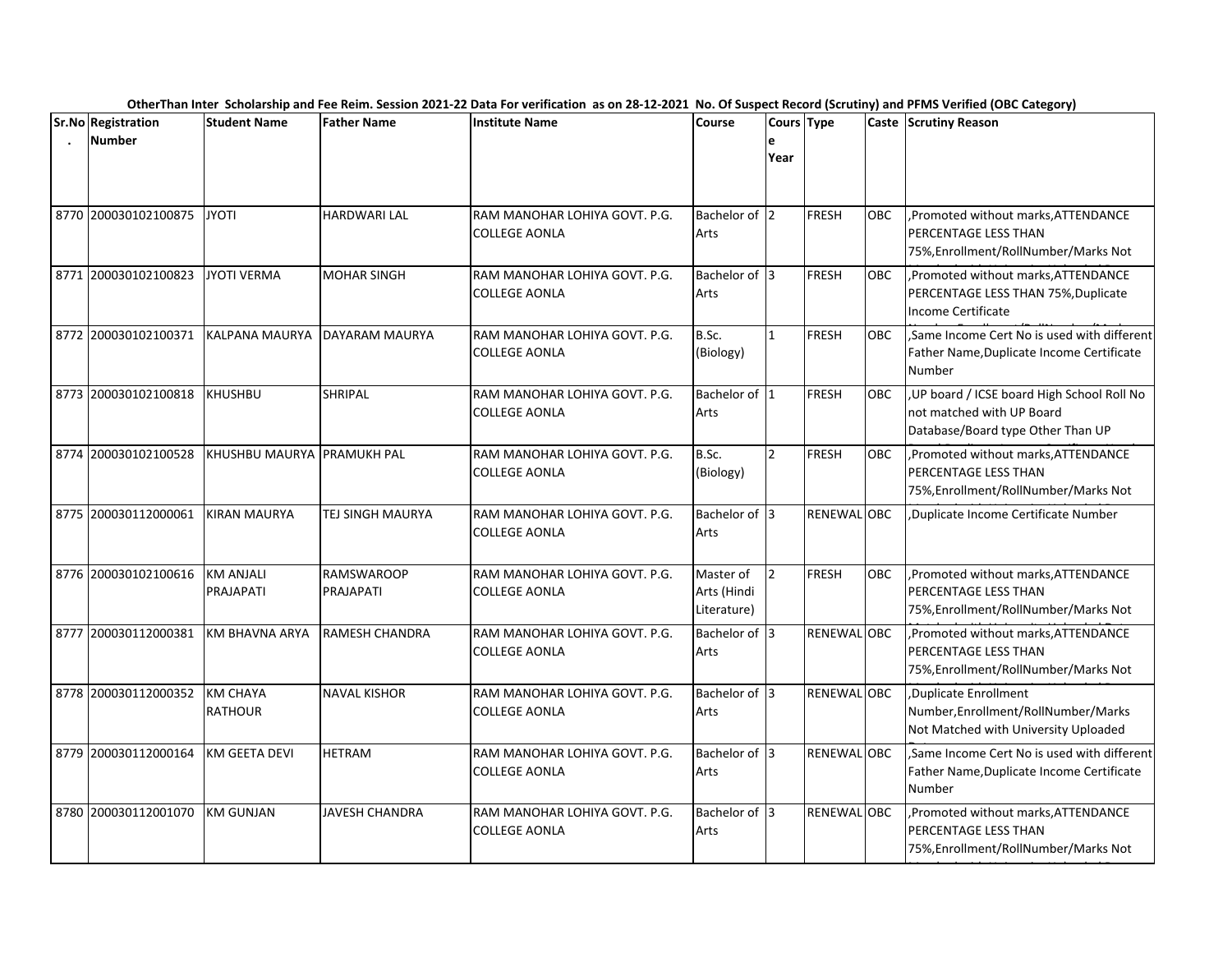|      | Sr.No Registration   | <b>Student Name</b>               | <b>Father Name</b>      | <b>Institute Name</b>                                 | <b>Course</b>                           | Cours Type     |                    |            | . <i>. .</i><br>Caste Scrutiny Reason                                                                                |
|------|----------------------|-----------------------------------|-------------------------|-------------------------------------------------------|-----------------------------------------|----------------|--------------------|------------|----------------------------------------------------------------------------------------------------------------------|
|      | <b>Number</b>        |                                   |                         |                                                       |                                         | e<br>Year      |                    |            |                                                                                                                      |
| 8781 | 200030102100950      | KM HEMSHIKHA                      | <b>VIJAY SINGH</b>      | RAM MANOHAR LOHIYA GOVT. P.G.<br><b>COLLEGE AONLA</b> | Master of<br>Arts (Hindi<br>Literature) | $\overline{2}$ | <b>FRESH</b>       | <b>OBC</b> | Caste Certificate Not Matched with<br>Revenue Database, Promoted without<br>marks, ATTENDANCE PERCENTAGE LESS        |
| 8782 | 200030112000937      | <b>KM KAMINI</b><br><b>MAURYA</b> | TEJ SINGH MAURYA        | RAM MANOHAR LOHIYA GOVT. P.G.<br>COLLEGE AONLA        | B.Sc.<br>(Biology)                      | 3              | RENEWAL OBC        |            | Duplicate Income Certificate<br>Number, Enrollment/RollNumber/Marks<br>Not Matched with University Uploaded          |
|      | 8783 200030112000840 | <b>KM LAKSHMI</b>                 | <b>LALTA PRASAD</b>     | RAM MANOHAR LOHIYA GOVT. P.G.<br>COLLEGE AONLA        | Bachelor of 3<br>Arts                   |                | <b>RENEWAL OBC</b> |            | Duplicate Enrollment<br>Number, Enrollment/RollNumber/Marks<br>Not Matched with University Uploaded                  |
|      | 8784 200030112000631 | <b>KM NEERAJ</b><br><b>KUMARI</b> | <b>JITENDRA PAL</b>     | RAM MANOHAR LOHIYA GOVT. P.G.<br><b>COLLEGE AONLA</b> | Bachelor of 3<br>Arts                   |                | RENEWAL OBC        |            | Duplicate Income Certificate Number,                                                                                 |
|      | 8785 200030102002106 | <b>KM NIDHI RANI</b>              | <b>RAM SINGH MAURYA</b> | RAM MANOHAR LOHIYA GOVT. P.G.<br><b>COLLEGE AONLA</b> | Bachelor of 13<br>Arts                  |                | RENEWAL OBC        |            | UP board / ICSE board High School Roll No<br>not matched with UP Board<br>Database/Board type Other Than UP Board    |
|      | 8786 200030102002140 | <b>KM OM LATA</b>                 | <b>RADHE SHYAM</b>      | RAM MANOHAR LOHIYA GOVT. P.G.<br><b>COLLEGE AONLA</b> | Master of<br>Arts<br>(Sociology)        | $\overline{2}$ | RENEWAL OBC        |            | ,Promoted without marks, ATTENDANCE<br><b>PERCENTAGE LESS THAN</b><br>75%, Enrollment/RollNumber/Marks Not           |
| 8787 | 200030112000970      | <b>KM RACHNA</b>                  | <b>DHARM PAL</b>        | RAM MANOHAR LOHIYA GOVT. P.G.<br><b>COLLEGE AONLA</b> | Bachelor of 3<br>Arts                   |                | RENEWAL OBC        |            | Same Income Cert No is used with different<br>Father Name, Duplicate Income Certificate<br>Number                    |
|      | 8788 200030102001630 | <b>KOMAL</b>                      | SANJEEV SHRIVASTAVA     | RAM MANOHAR LOHIYA GOVT. P.G.<br><b>COLLEGE AONLA</b> | Bachelor of 2<br>Arts                   |                | RENEWAL OBC        |            | Promoted without marks, ATTENDANCE<br>PERCENTAGE LESS THAN<br>75%, Enrollment/RollNumber/Marks Not                   |
|      | 8789 200030102100928 | <b>KRISHAN PAL</b>                | <b>NAUVAT RAM</b>       | RAM MANOHAR LOHIYA GOVT. P.G.<br><b>COLLEGE AONLA</b> | Bachelor of 1<br>Arts                   |                | <b>FRESH</b>       | OBC        | Same Income Cert No is used with different<br>Father Name, Duplicate Income Certificate<br>Number                    |
|      | 8790 200030102100471 | <b>KULDEEP</b>                    | RAMRAKESHPAL            | RAM MANOHAR LOHIYA GOVT. P.G.<br><b>COLLEGE AONLA</b> | B.Sc.<br>(Maths)                        | $\mathbf{1}$   | <b>FRESH</b>       | <b>OBC</b> | ,Same Income Cert No is used with different<br>Father Name, Duplicate Income Certificate<br>Number                   |
|      | 8791 200030102100619 | <b>KUSUM</b>                      | <b>LATOORI LAL</b>      | RAM MANOHAR LOHIYA GOVT. P.G.<br><b>COLLEGE AONLA</b> | Bachelor of 3<br>Arts                   |                | <b>FRESH</b>       | <b>OBC</b> | ,Caste Certificate Not Matched with<br>Revenue Database, Duplicate Enrollment<br>Number, Enrollment/RollNumber/Marks |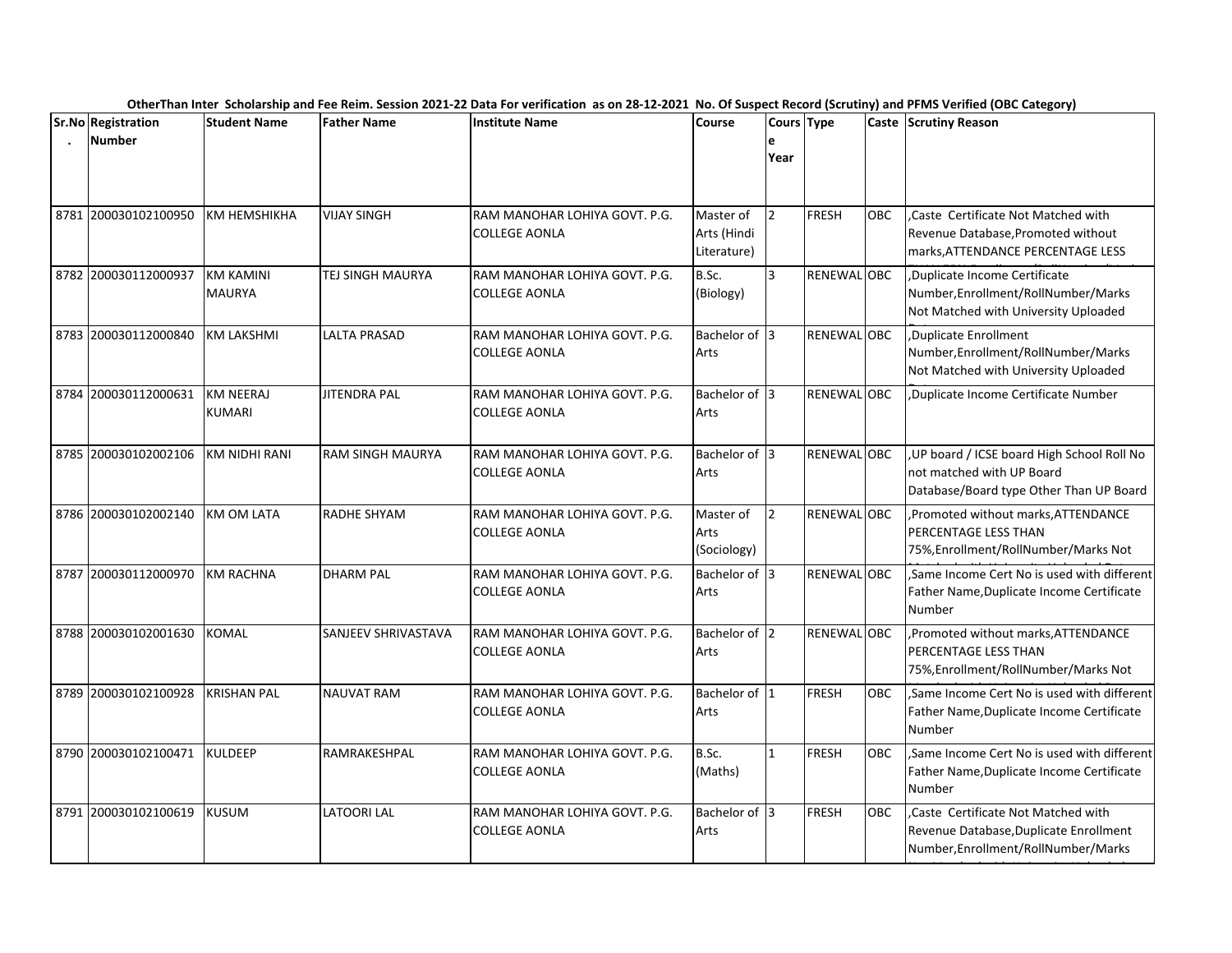| <b>Sr.No Registration</b> | <b>Student Name</b>  | <b>Father Name</b>        | <b>Institute Name</b>                                 | Course                              | Cours Type     |              |            | Caste Scrutiny Reason                                                                                       |
|---------------------------|----------------------|---------------------------|-------------------------------------------------------|-------------------------------------|----------------|--------------|------------|-------------------------------------------------------------------------------------------------------------|
| <b>Number</b>             |                      |                           |                                                       |                                     | е<br>Year      |              |            |                                                                                                             |
| 8792 200030112000755      | KUSUM RAJPOOT        | <b>LAL JITENDRA</b>       | RAM MANOHAR LOHIYA GOVT. P.G.<br>COLLEGE AONLA        | B.Sc.<br>(Biology)                  | 3              | RENEWAL OBC  |            | Duplicate Income Certificate Number                                                                         |
| 8793 200030102100199      | <b>LAKSHMI DEVI</b>  | <b>RAM SWAROOP SINGH</b>  | RAM MANOHAR LOHIYA GOVT. P.G.<br><b>COLLEGE AONLA</b> | Bachelor of 1<br>Arts               |                | <b>FRESH</b> | <b>OBC</b> | Duplicate Income Certificate Number                                                                         |
| 8794 200030102100100      | <b>MAHI PAL</b>      | DALCHAND                  | RAM MANOHAR LOHIYA GOVT. P.G.<br><b>COLLEGE AONLA</b> | Bachelor of 1<br>Arts               |                | <b>FRESH</b> | <b>OBC</b> | Marks Mismatch.                                                                                             |
| 8795 200030102100912      | <b>MAMTA VERMA</b>   | <b>RAMESH</b>             | RAM MANOHAR LOHIYA GOVT. P.G.<br><b>COLLEGE AONLA</b> | Bachelor of 2<br>Arts               |                | <b>FRESH</b> | <b>OBC</b> | , Promoted without marks, ATTENDANCE<br>PERCENTAGE LESS THAN<br>75%, Enrollment/RollNumber/Marks Not        |
| 8796 200030102001482      | <b>MANJEET SINGH</b> | <b>VIJENDRA PAL SINGH</b> | RAM MANOHAR LOHIYA GOVT. P.G.<br><b>COLLEGE AONLA</b> | Bachelor of 2<br>Arts               |                | RENEWAL OBC  |            | Promoted without marks, ATTENDANCE<br>PERCENTAGE LESS THAN<br>75%, Enrollment/RollNumber/Marks Not          |
| 8797 200030102001576      | <b>MANOJ YADAV</b>   | <b>SURESH SINGH YADAV</b> | RAM MANOHAR LOHIYA GOVT. P.G.<br><b>COLLEGE AONLA</b> | Bachelor of 2<br>Arts               |                | RENEWAL OBC  |            | Promoted without marks, ATTENDANCE<br><b>PERCENTAGE LESS THAN</b><br>75%, Enrollment/RollNumber/Marks Not   |
| 8798 200030102100754      | <b>MANORMA PAL</b>   | <b>RAM VEER</b>           | RAM MANOHAR LOHIYA GOVT. P.G.<br><b>COLLEGE AONLA</b> | Bachelor of 3<br>Arts               |                | <b>FRESH</b> | <b>OBC</b> | Same Income Cert No is used with different<br>Father Name, Duplicate Income Certificate<br>Number           |
| 8799 200030102100261      | <b>MONI MOURYA</b>   | DAYARAM MOURYA            | RAM MANOHAR LOHIYA GOVT. P.G.<br><b>COLLEGE AONLA</b> | Master of<br>Science<br>(Chemistry) | 1              | <b>FRESH</b> | OBC        | ,Same Income Cert No is used with different<br>Father Name, Duplicate Income Certificate<br>Number          |
| 8800 200030102100489      | <b>MONU PAL</b>      | <b>HORAM</b>              | RAM MANOHAR LOHIYA GOVT. P.G.<br>COLLEGE AONLA        | B.Sc.<br>(Biology)                  | $\mathbf{1}$   | <b>FRESH</b> | <b>OBC</b> | .ATTENDANCE PERCENTAGE LESS THAN<br>75%                                                                     |
| 8801 200030102100200      | <b>MOR PAL</b>       | RAM SWAROOP SINGH         | RAM MANOHAR LOHIYA GOVT. P.G.<br><b>COLLEGE AONLA</b> | Bachelor of 1<br>Arts               |                | <b>FRESH</b> | <b>OBC</b> | Duplicate Income Certificate Number,                                                                        |
| 8802 200030102100237      | MUKESH RAJPOOT       | <b>RAM AUTAR</b>          | RAM MANOHAR LOHIYA GOVT. P.G.<br><b>COLLEGE AONLA</b> | B.Sc.<br>(Maths)                    | $\overline{2}$ | <b>FRESH</b> | OBC        | UP board / ICSE board High School Roll No<br>not matched with UP Board<br>Database/Board type Other Than UP |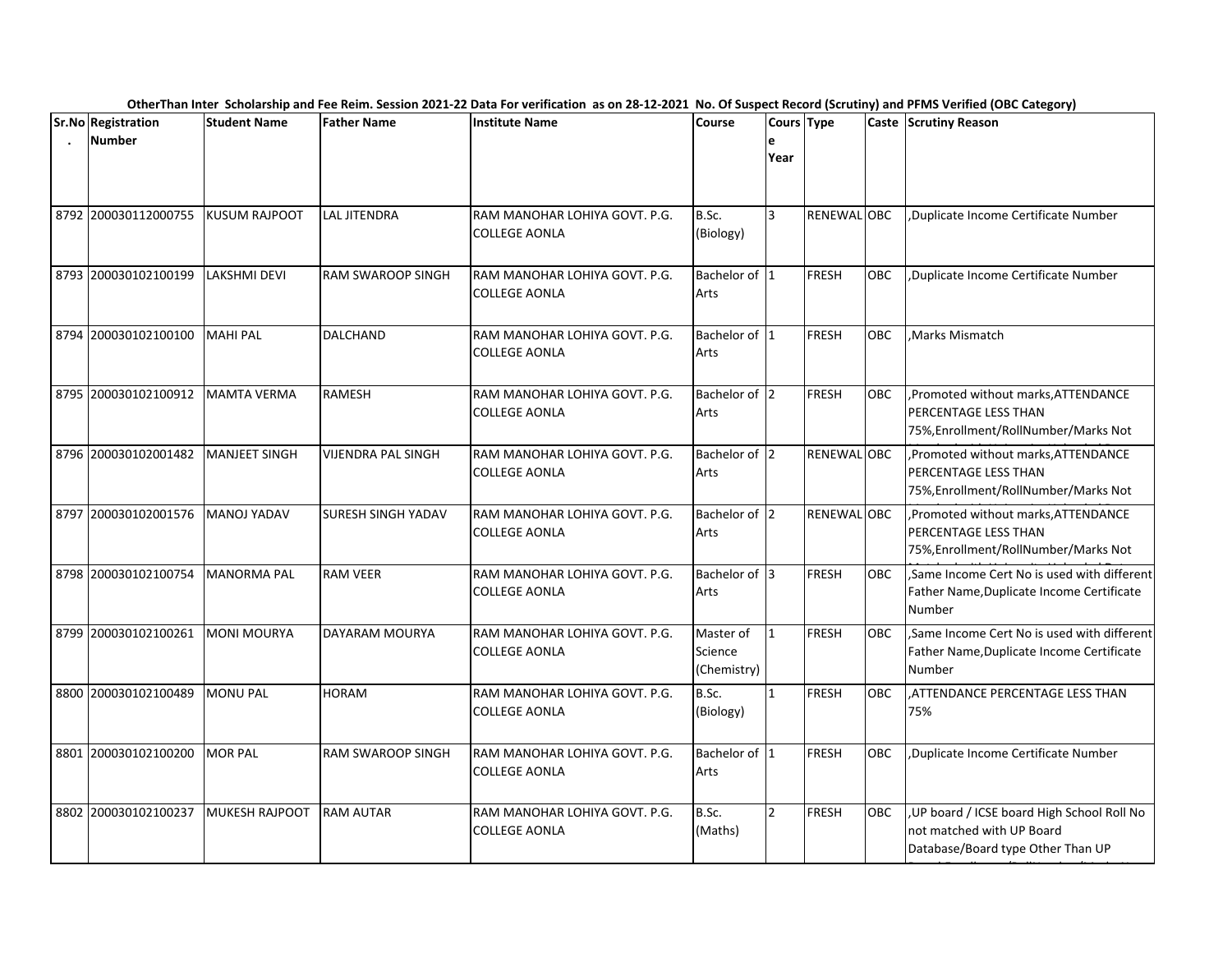|      | OtherThan Inter Scholarship and Fee Reim. Session 2021-22 Data For verification as on 28-12-2021 No. Of Suspect Record (Scrutiny) and PFMS Verified (OBC Category) |                       |                         |                                                       |                                         |                |                    |            |                                                                                                                     |  |  |  |
|------|--------------------------------------------------------------------------------------------------------------------------------------------------------------------|-----------------------|-------------------------|-------------------------------------------------------|-----------------------------------------|----------------|--------------------|------------|---------------------------------------------------------------------------------------------------------------------|--|--|--|
|      | <b>Sr.No Registration</b><br><b>Number</b>                                                                                                                         | <b>Student Name</b>   | <b>Father Name</b>      | <b>Institute Name</b>                                 | Course                                  | e<br>Year      | Cours Type         |            | Caste Scrutiny Reason                                                                                               |  |  |  |
|      | 8803 200030102100276                                                                                                                                               | <b>MUNNI DEVI</b>     | <b>RAM SINGH</b>        | RAM MANOHAR LOHIYA GOVT. P.G.<br>COLLEGE AONLA        | Bachelor of 1<br>Arts                   |                | <b>FRESH</b>       | <b>OBC</b> | Duplicate Income Certificate Number                                                                                 |  |  |  |
|      | 8804 200030112000599                                                                                                                                               | NARESH MOURYA         | TEJ RAM                 | RAM MANOHAR LOHIYA GOVT. P.G.<br><b>COLLEGE AONLA</b> | Bachelor of 13<br>Arts                  |                | <b>RENEWAL OBC</b> |            | Duplicate Income Certificate Number,                                                                                |  |  |  |
|      | 8805 200030102001585                                                                                                                                               | <b>NARESH PAL</b>     | <b>KUNDAN LAL</b>       | RAM MANOHAR LOHIYA GOVT. P.G.<br><b>COLLEGE AONLA</b> | Bachelor of 2<br>Arts                   |                | RENEWAL OBC        |            | ,Promoted without marks, ATTENDANCE<br><b>PERCENTAGE LESS THAN</b><br>75%, Enrollment/RollNumber/Marks Not          |  |  |  |
|      | 8806 200030102100280                                                                                                                                               | <b>NEELAM</b>         | <b>POHPEE</b>           | RAM MANOHAR LOHIYA GOVT. P.G.<br><b>COLLEGE AONLA</b> | Bachelor of 1<br>Arts                   |                | <b>FRESH</b>       | <b>OBC</b> | , UP board / ICSE board High School Roll No<br>not matched with UP Board<br>Database/Board type Other Than UP Board |  |  |  |
| 8807 | 200030112000048                                                                                                                                                    | <b>NEELAM</b>         | <b>RAMNIWAS</b>         | RAM MANOHAR LOHIYA GOVT. P.G.<br>COLLEGE AONLA        | B.Sc.<br>(Biology)                      | $\overline{3}$ | <b>RENEWAL OBC</b> |            | ,Enrollment/RollNumber/Marks Not<br>Matched with University Uploaded Data                                           |  |  |  |
|      | 8808 200030102100488                                                                                                                                               | <b>NEELAM KUMARI</b>  | <b>RAM SNEHI</b>        | RAM MANOHAR LOHIYA GOVT. P.G.<br><b>COLLEGE AONLA</b> | Bachelor of 1<br>Arts                   |                | FRESH              | OBC        | ,Duplicate Income Certificate Number                                                                                |  |  |  |
|      | 8809 200030102100846                                                                                                                                               | <b>NEERAJ</b>         | <b>NAUBAT RAM</b>       | RAM MANOHAR LOHIYA GOVT. P.G.<br><b>COLLEGE AONLA</b> | Master of<br>Arts (Hindi<br>Literature) | $\mathbf{1}$   | <b>FRESH</b>       | <b>OBC</b> | Same Income Cert No is used with different<br>Father Name, Duplicate Income Certificate<br><b>Number</b>            |  |  |  |
|      | 8810 200030102100404                                                                                                                                               | <b>NEETU KUMARI</b>   | <b>PUSHPENDRA KUMAR</b> | RAM MANOHAR LOHIYA GOVT. P.G.<br><b>COLLEGE AONLA</b> | Bachelor of 1<br>Arts                   |                | <b>FRESH</b>       | <b>OBC</b> | .ATTENDANCE PERCENTAGE LESS THAN<br>75%                                                                             |  |  |  |
|      | 8811 200030102100136                                                                                                                                               | <b>NEHA PAL</b>       | <b>BRIJ KISHOR</b>      | RAM MANOHAR LOHIYA GOVT. P.G.<br><b>COLLEGE AONLA</b> | B.Sc.<br>(Biology)                      | $\mathbf{1}$   | <b>FRESH</b>       | <b>OBC</b> | ATTENDANCE PERCENTAGE LESS THAN.<br>75%                                                                             |  |  |  |
|      | 8812 200030102100114                                                                                                                                               | <b>NEHA PRAJAPATI</b> | <b>RAJ KUMAR</b>        | RAM MANOHAR LOHIYA GOVT. P.G.<br>COLLEGE AONLA        | Bachelor of 2<br>Arts                   |                | <b>FRESH</b>       | OBC        | ,Promoted without marks, ATTENDANCE<br><b>PERCENTAGE LESS THAN</b><br>75%, Enrollment/RollNumber/Marks Not          |  |  |  |
|      | 8813 200030102001586                                                                                                                                               | <b>OM PRAKASH</b>     | <b>RAM KISHAN</b>       | RAM MANOHAR LOHIYA GOVT. P.G.<br><b>COLLEGE AONLA</b> | B.Sc.<br>(Maths)                        | $\overline{2}$ | RENEWAL OBC        |            | Promoted without marks, ATTENDANCE<br>PERCENTAGE LESS THAN 75%, Duplicate<br>Enrollment                             |  |  |  |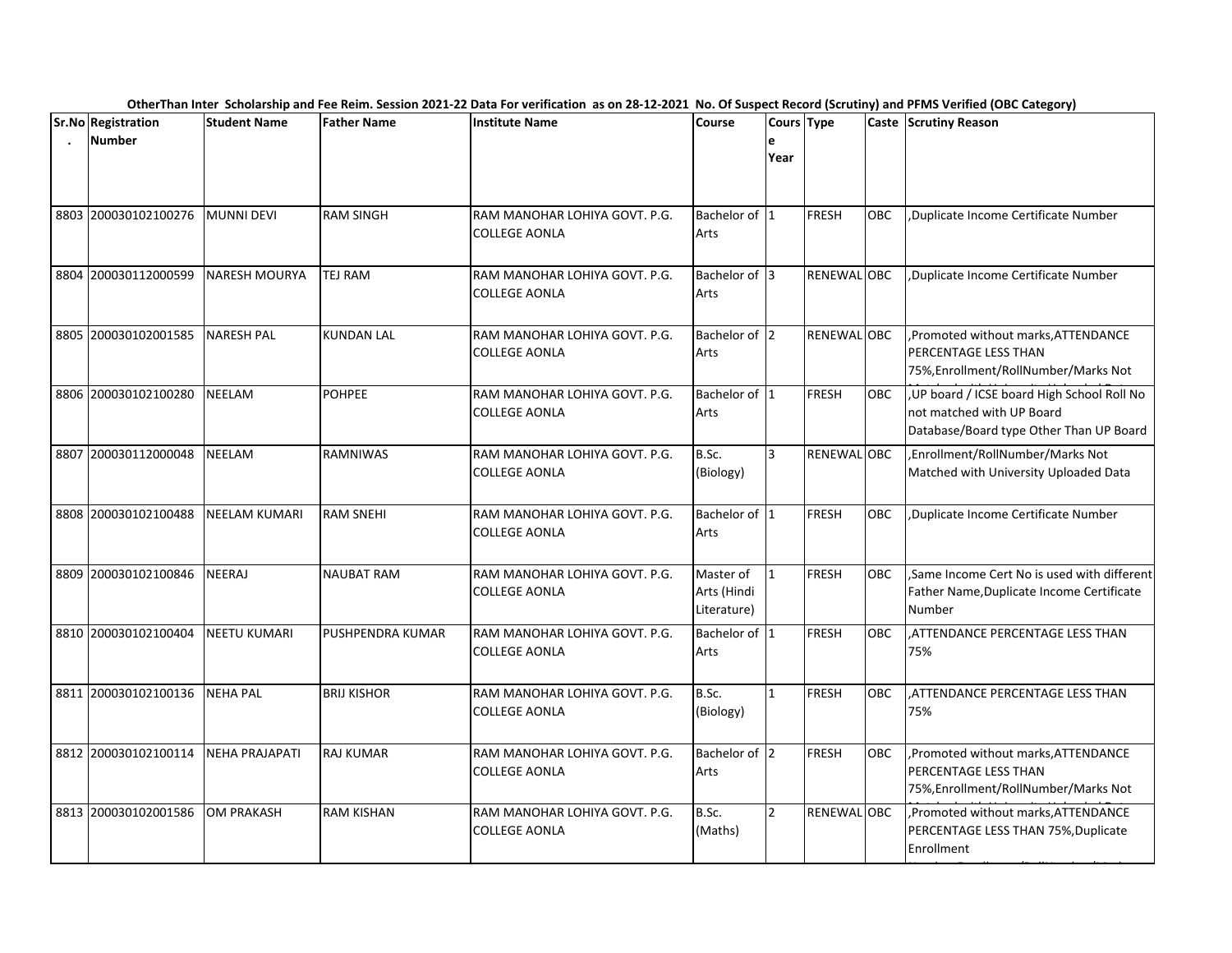|      | <b>Sr.No Registration</b> | <b>Student Name</b> | <b>Father Name</b>     | <b>Institute Name</b>                                 | <b>Course</b>         | Cours Type     |              |            | Caste Scrutiny Reason                                                                                                 |
|------|---------------------------|---------------------|------------------------|-------------------------------------------------------|-----------------------|----------------|--------------|------------|-----------------------------------------------------------------------------------------------------------------------|
|      | <b>Number</b>             |                     |                        |                                                       |                       | e<br>Year      |              |            |                                                                                                                       |
|      | 8814 200030102100899      | <b>PINKY SINGH</b>  | POORAN SINGH           | RAM MANOHAR LOHIYA GOVT. P.G.<br>COLLEGE AONLA        | Bachelor of 2<br>Arts |                | <b>FRESH</b> | OBC        | ,Promoted without marks, ATTENDANCE<br>PERCENTAGE LESS THAN<br>75%, Enrollment/RollNumber/Marks Not                   |
|      | 8815 200030102100412      | PINTU VERMA         | <b>KEWAL RAM VERMA</b> | RAM MANOHAR LOHIYA GOVT. P.G.<br>COLLEGE AONLA        | Bachelor of 2<br>Arts |                | <b>FRESH</b> | <b>OBC</b> | , Promoted without marks, ATTENDANCE<br>PERCENTAGE LESS THAN<br>75%, Enrollment/RollNumber/Marks Not                  |
|      | 8816 200030102100636      | POOJA               | <b>JAGANNATH</b>       | RAM MANOHAR LOHIYA GOVT. P.G.<br><b>COLLEGE AONLA</b> | Bachelor of 1<br>Arts |                | <b>FRESH</b> | <b>OBC</b> | Duplicate Income Certificate Number,                                                                                  |
|      | 8817 200030102101034      | POOJA YADAV         | <b>KALYAN SINGH</b>    | RAM MANOHAR LOHIYA GOVT. P.G.<br><b>COLLEGE AONLA</b> | Bachelor of 2<br>Arts |                | <b>FRESH</b> | OBC        | ,Duplicate Enrollment<br>Number, Enrollment/RollNumber/Marks<br>Not Matched with University Uploaded                  |
|      | 8818 200030102100805      | POONAM              | <b>BHAGVANDAS</b>      | RAM MANOHAR LOHIYA GOVT. P.G.<br><b>COLLEGE AONLA</b> | Bachelor of 1<br>Arts |                | <b>FRESH</b> | <b>OBC</b> | Same Income Cert No is used with different<br>Father Name, Duplicate Income Certificate<br>Number                     |
|      | 8819 200030102100586      | PRAMOD VARMA        | <b>INDRA PAL</b>       | RAM MANOHAR LOHIYA GOVT. P.G.<br><b>COLLEGE AONLA</b> | B.Sc.<br>(Maths)      | $\mathbf{1}$   | <b>FRESH</b> | <b>OBC</b> | ,ATTENDANCE PERCENTAGE LESS THAN<br>75%                                                                               |
| 8820 | 200030102100228           | PRASHANT YADAV      | <b>JAGAT PAL</b>       | RAM MANOHAR LOHIYA GOVT. P.G.<br><b>COLLEGE AONLA</b> | B.Sc.<br>(Biology)    | $\overline{2}$ | <b>FRESH</b> | OBC        | Promoted without marks, ATTENDANCE<br><b>PERCENTAGE LESS THAN</b><br>75%, Enrollment/RollNumber/Marks Not             |
| 8821 | 200030102100006           | PRAVEEN SINGH       | <b>RAMADHAR SINGH</b>  | RAM MANOHAR LOHIYA GOVT. P.G.<br><b>COLLEGE AONLA</b> | B.Sc.<br>(Maths)      | $\mathbf{1}$   | <b>FRESH</b> | <b>OBC</b> | Duplicate Income Certificate Number                                                                                   |
|      | 8822 200030102100177      | PRAVEEN VERMA       | <b>BANBARI LAL</b>     | RAM MANOHAR LOHIYA GOVT. P.G.<br><b>COLLEGE AONLA</b> | Bachelor of 2<br>Arts |                | <b>FRESH</b> | OBC        | , Marks Mismatch, Duplicate Enrollment<br>Number, Enrollment/RollNumber/Marks<br>Not Matched with University Uploaded |
|      | 8823 200030102100484      | PREM LATA           | RADHE SHYAM            | RAM MANOHAR LOHIYA GOVT. P.G.<br><b>COLLEGE AONLA</b> | Bachelor of 1<br>Arts |                | <b>FRESH</b> | <b>OBC</b> | Duplicate Income Certificate Number                                                                                   |
|      | 8824 200030102001651      | PRIYANKA            | MUNEESH CHANDRA        | RAM MANOHAR LOHIYA GOVT. P.G.<br><b>COLLEGE AONLA</b> | Bachelor of 2<br>Arts |                | RENEWAL OBC  |            | ,Promoted without marks, ATTENDANCE<br><b>PERCENTAGE LESS THAN</b><br>75%, Enrollment/RollNumber/Marks Not            |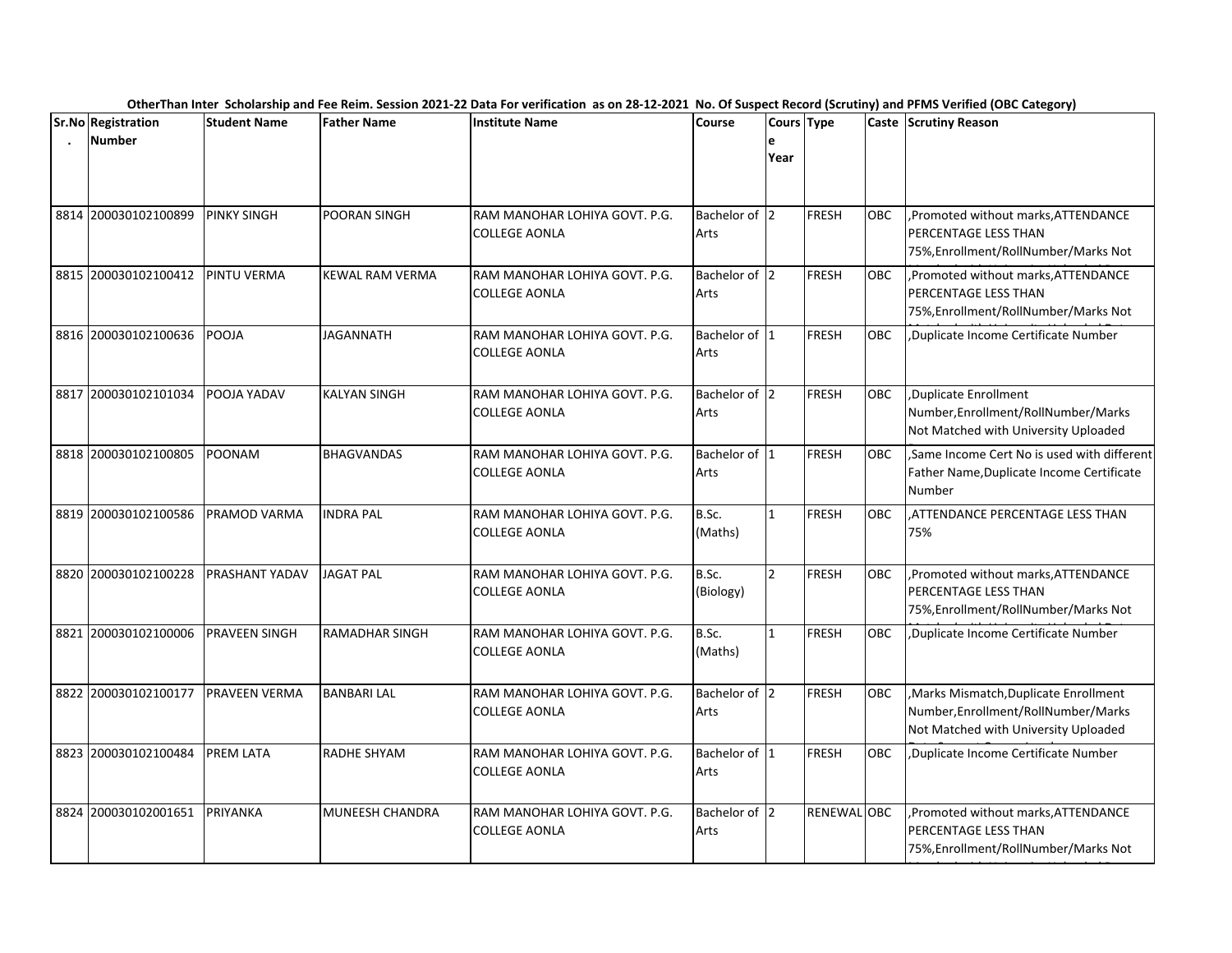|      | Sr.No Registration   | <b>Student Name</b>  | <b>Father Name</b>               | <b>Institute Name</b>                                 | Course                           | Cours Type     |              |            | -- <i>----</i> 0-77<br>Caste Scrutiny Reason                                                                      |
|------|----------------------|----------------------|----------------------------------|-------------------------------------------------------|----------------------------------|----------------|--------------|------------|-------------------------------------------------------------------------------------------------------------------|
|      | <b>Number</b>        |                      |                                  |                                                       |                                  | e<br>Year      |              |            |                                                                                                                   |
|      | 8825 200030102100920 | PRIYANKA KUMARI      | <b>RAKESH KUMAR</b><br>PRAJAPATI | RAM MANOHAR LOHIYA GOVT. P.G.<br><b>COLLEGE AONLA</b> | Bachelor of 2<br>Arts            |                | <b>FRESH</b> | OBC        | , Promoted without marks, ATTENDANCE<br><b>PERCENTAGE LESS THAN</b><br>75%, Enrollment/RollNumber/Marks Not       |
|      | 8826 200030102001728 | PRIYANSHI            | SANJEEV KUMAR                    | RAM MANOHAR LOHIYA GOVT. P.G.<br><b>COLLEGE AONLA</b> | B.Sc.<br>(Biology)               | $\overline{2}$ | RENEWAL OBC  |            | , Promoted without marks, ATTENDANCE<br><b>PERCENTAGE LESS THAN</b><br>75%, Enrollment/RollNumber/Marks Not       |
| 8827 | 200030102100782      | <b>PUSHPA</b>        | PREM SHANKAR                     | RAM MANOHAR LOHIYA GOVT. P.G.<br><b>COLLEGE AONLA</b> | Bachelor of 3<br>Arts            |                | <b>FRESH</b> | <b>OBC</b> | , UP board / ICSE board High School Roll No<br>not matched with UP Board<br>Database/Board type Other Than UP     |
|      | 8828 200030102100045 | <b>PUSHPA PAL</b>    | <b>NATTHU LAL</b>                | RAM MANOHAR LOHIYA GOVT, P.G.<br>COLLEGE AONLA        | Bachelor of 1<br>Arts            |                | <b>FRESH</b> | <b>OBC</b> | Same Income Cert No is used with different<br>Father Name, Duplicate Income Certificate<br>Number                 |
|      | 8829 200030102100344 | <b>PUSHPENDER</b>    | <b>MAHAVEER</b>                  | RAM MANOHAR LOHIYA GOVT. P.G.<br><b>COLLEGE AONLA</b> | Bachelor of 1<br>Arts            |                | <b>FRESH</b> | <b>OBC</b> | UP board / ICSE board High School Roll No<br>not matched with UP Board<br>Database/Board type Other Than UP Board |
|      | 8830 200030102001355 | PUSHPENDRA           | <b>DHRUV SINGH</b>               | RAM MANOHAR LOHIYA GOVT. P.G.<br>COLLEGE AONLA        | Bachelor of 2<br>Arts            |                | RENEWAL OBC  |            | , UP board / ICSE board High School Roll No<br>not matched with UP Board<br>Database/Board type Other Than UP     |
|      | 8831 200030102100852 | <b>RADHA MAITHIL</b> | <b>OMKAR</b>                     | RAM MANOHAR LOHIYA GOVT. P.G.<br>COLLEGE AONLA        | Bachelor of 1<br>Arts            |                | <b>FRESH</b> | <b>OBC</b> | Duplicate Income Certificate Number                                                                               |
|      | 8832 200030102100989 | RAHUL                | <b>INDRA PAL</b>                 | RAM MANOHAR LOHIYA GOVT. P.G.<br><b>COLLEGE AONLA</b> | Bachelor of 2<br>Arts            |                | <b>FRESH</b> | <b>OBC</b> | Promoted without marks, ATTENDANCE<br><b>PERCENTAGE LESS THAN</b><br>75%, Enrollment/RollNumber/Marks Not         |
|      | 8833 200030112000439 | <b>RAJ WATI</b>      | <b>BHAGWAN DAS</b>               | RAM MANOHAR LOHIYA GOVT. P.G.<br><b>COLLEGE AONLA</b> | Bachelor of 3<br>Arts            |                | RENEWAL OBC  |            | Promoted without marks, ATTENDANCE<br><b>PERCENTAGE LESS THAN</b><br>75%, Enrollment/RollNumber/Marks Not         |
| 8834 | 200030102100447      | <b>RAKHI YADAV</b>   | <b>VED PAL</b>                   | RAM MANOHAR LOHIYA GOVT. P.G.<br><b>COLLEGE AONLA</b> | Bachelor of 1<br>Arts            |                | <b>FRESH</b> | <b>OBC</b> | Same Income Cert No is used with different<br>Father Name, Duplicate Income Certificate<br><b>Number</b>          |
|      | 8835 200030102100939 | <b>REENA</b>         | YUDHISHTHAR YADAV                | RAM MANOHAR LOHIYA GOVT. P.G.<br><b>COLLEGE AONLA</b> | Master of<br>Arts<br>(Sociology) | $\mathbf{1}$   | <b>FRESH</b> | <b>OBC</b> | ,Same Income Cert No is used with different<br>Father Name, Duplicate Income Certificate<br><b>Number</b>         |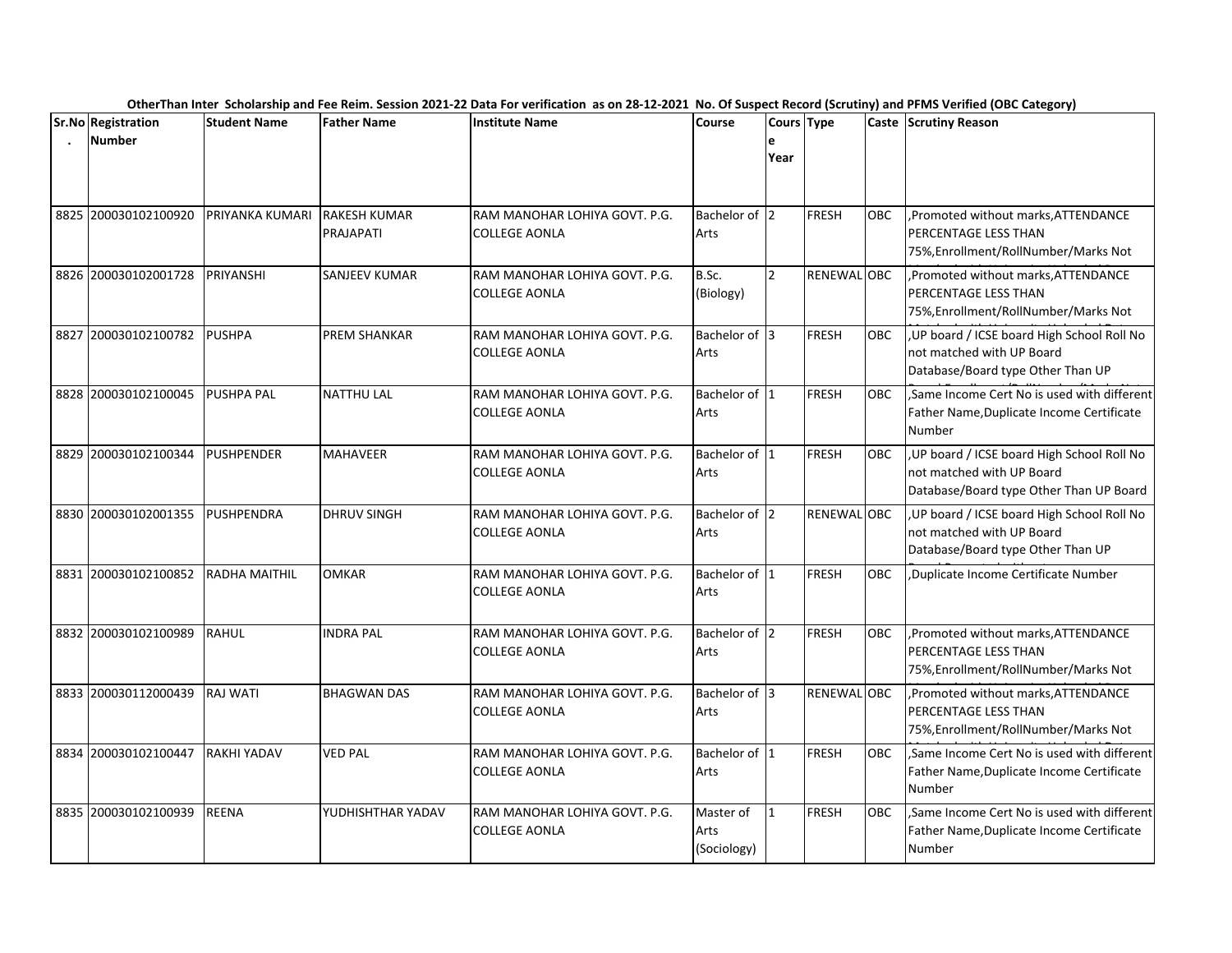|      | Sr.No Registration   | <b>Student Name</b> | <b>Father Name</b>       | <b>Institute Name</b>                                                      | <b>Course</b>                       | Cours Type     |              |            | . <i>. .</i><br>Caste Scrutiny Reason                                                                               |
|------|----------------------|---------------------|--------------------------|----------------------------------------------------------------------------|-------------------------------------|----------------|--------------|------------|---------------------------------------------------------------------------------------------------------------------|
|      | <b>Number</b>        |                     |                          |                                                                            |                                     | e<br>Year      |              |            |                                                                                                                     |
|      | 8836 200030102100255 | REENA RAJPOOT       | LATURI LAL               | RAM MANOHAR LOHIYA GOVT. P.G.<br><b>COLLEGE AONLA</b>                      | B.Sc.<br>(Biology)                  | $\overline{2}$ | <b>FRESH</b> | <b>OBC</b> | Result Not Declared<br>yet, Enrollment/RollNumber/Marks Not<br>Matched with University Uploaded Data                |
| 8837 | 200030102100410      | <b>RITU MAURYA</b>  | <b>BHOOPENDRA MAURYA</b> | RAM MANOHAR LOHIYA GOVT. P.G.<br>COLLEGE AONLA                             | Bachelor of 2<br>Arts               |                | <b>FRESH</b> | <b>OBC</b> | ,Promoted without marks, ATTENDANCE<br>PERCENTAGE LESS THAN<br>75%, Enrollment/RollNumber/Marks Not                 |
|      | 8838 200030102100762 | <b>RUCHI</b>        | <b>MUNENDRA PAL</b>      | RAM MANOHAR LOHIYA GOVT. P.G.<br><b>COLLEGE AONLA</b>                      | Bachelor of 1<br>Arts               |                | <b>FRESH</b> | <b>OBC</b> | Duplicate Income Certificate Number.                                                                                |
|      | 8839 200030102100081 | <b>SACHIN GIRI</b>  | RAMENDRA GIRI            | RAM MANOHAR LOHIYA GOVT. P.G.<br><b>COLLEGE AONLA</b>                      | Bachelor of 2<br>Arts               |                | <b>FRESH</b> | OBC        | , Promoted without marks, ATTENDANCE<br><b>PERCENTAGE LESS THAN</b><br>75%, Enrollment/RollNumber/Marks Not         |
|      | 8840 200030112001017 | <b>SAKSHI YADAV</b> | <b>NARVEER SINGH</b>     | RAM MANOHAR LOHIYA GOVT. P.G.<br><b>COLLEGE AONLA</b>                      | Bachelor of 3<br>Arts               |                | RENEWAL OBC  |            | UP board / ICSE board High School Roll No<br>not matched with UP Board<br>Database/Board type Other Than UP Board   |
| 8841 | 200030102100730      | <b>SALONI YADAV</b> | <b>AMAR PAL SINGH</b>    | RAM MANOHAR LOHIYA GOVT. P.G.<br><b>COLLEGE AONLA</b>                      | Bachelor of 1<br>Arts               |                | <b>FRESH</b> | OBC        | Same Income Cert No is used with different<br>Father Name, ATTENDANCE PERCENTAGE<br>LESS THAN 75%, Duplicate Income |
|      | 8842 200030102100531 | <b>SAPNA SINGH</b>  | <b>RAJPAL SINGH</b>      | RAM MANOHAR LOHIYA GOVT. P.G.<br><b>COLLEGE AONLA</b>                      | Master of<br>Science<br>(Chemistry) | $\mathbf{1}$   | <b>FRESH</b> | OBC        | Same Income Cert No is used with different<br>Father Name, Duplicate Income Certificate<br>Number                   |
|      | 8843 200030102100391 | SARASWATI           | <b>VEER PAL VERMA</b>    | RAM MANOHAR LOHIYA GOVT. P.G.<br><b>COLLEGE AONLA</b>                      | Bachelor of 1<br>Arts               |                | <b>FRESH</b> | OBC        | Duplicate Income Certificate Number                                                                                 |
| 8844 | 200030102100117      | <b>SARITA PATEL</b> | PARMANAND                | RAM MANOHAR LOHIYA GOVT. P.G.<br><b>COLLEGE AONLA</b>                      | Bachelor of 2<br>Arts               |                | <b>FRESH</b> | <b>OBC</b> | , Promoted without marks, ATTENDANCE<br><b>PERCENTAGE LESS THAN</b><br>75%, Enrollment/RollNumber/Marks Not         |
|      | 8845 200030102100291 | SAROJ               | POORAN LAL               | RAM MANOHAR LOHIYA GOVT. P.G.<br><b>COLLEGE AONLA</b>                      | Master of<br>Arts<br>(Sociology)    | $\overline{2}$ | <b>FRESH</b> | OBC        | ,Promoted without marks, ATTENDANCE<br><b>PERCENTAGE LESS THAN</b><br>75%, Enrollment/RollNumber/Marks Not          |
|      | 8846 200030102100781 | <b>SASHI YADAV</b>  |                          | YOGENDRA SINGH YADAV RAM MANOHAR LOHIYA GOVT. P.G.<br><b>COLLEGE AONLA</b> | B.Sc.<br>(Biology)                  | $\overline{2}$ | <b>FRESH</b> | OBC        | UP board / ICSE board High School Roll No<br>not matched with UP Board<br>Database/Board type Other Than UP         |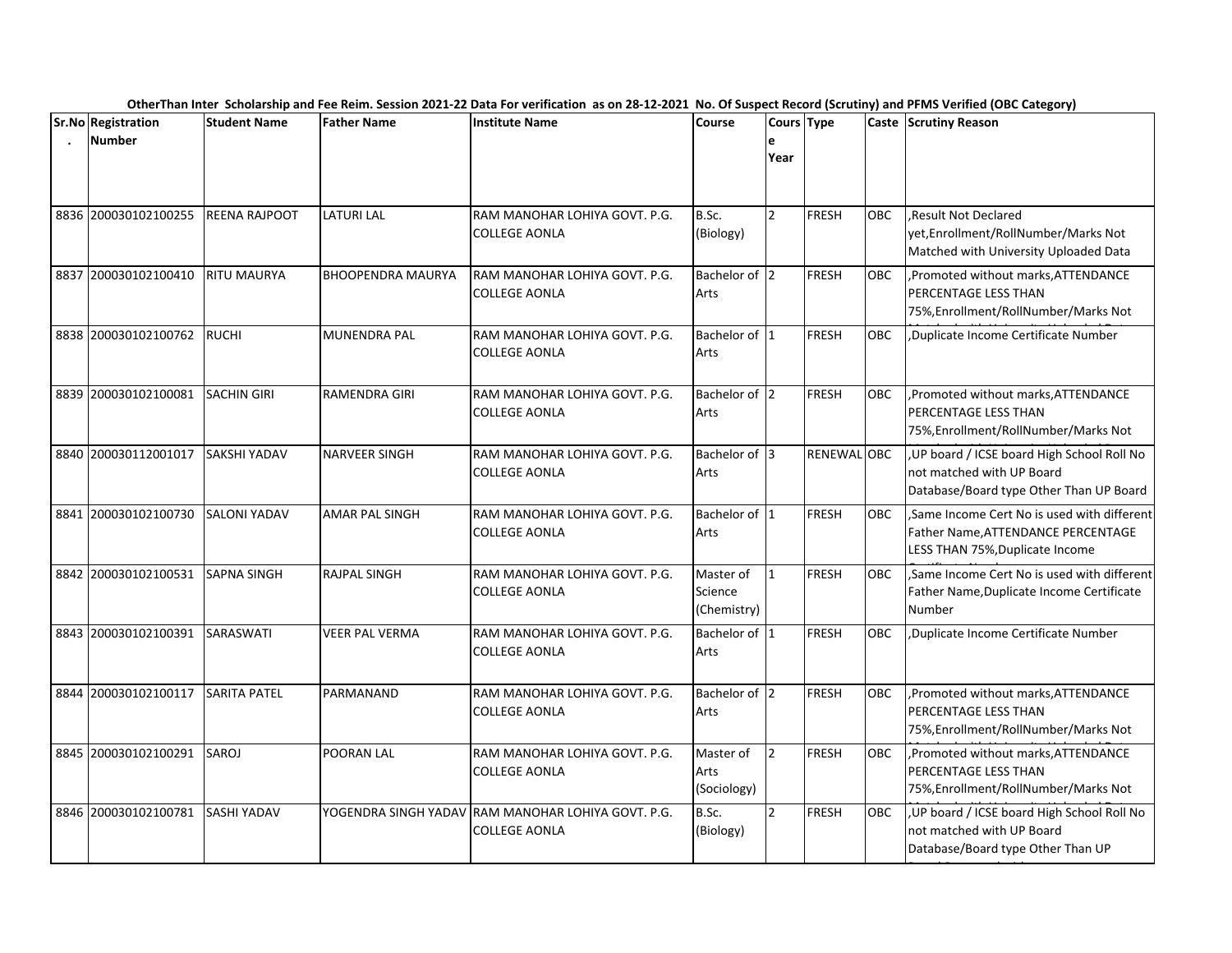|                                     |                           |                          | OtherThan Inter Scholarship and Fee Reim. Session 2021-22 Data For verification as on 28-12-2021 No. Of Suspect Record (Scrutiny) and PFMS Verified (OBC Category) |                        |              |              |            |                                                                                                             |
|-------------------------------------|---------------------------|--------------------------|--------------------------------------------------------------------------------------------------------------------------------------------------------------------|------------------------|--------------|--------------|------------|-------------------------------------------------------------------------------------------------------------|
| Sr.No Registration<br><b>Number</b> | <b>Student Name</b>       | <b>Father Name</b>       | <b>Institute Name</b>                                                                                                                                              | Course                 | e<br>Year    | Cours Type   |            | Caste Scrutiny Reason                                                                                       |
| 8847 200030102100889                | SATYABHAN<br><b>VERMA</b> | TALEVAR SINGH            | RAM MANOHAR LOHIYA GOVT. P.G.<br><b>COLLEGE AONLA</b>                                                                                                              | Bachelor of 1<br>Arts  |              | FRESH        | OBC        | ,Promoted without marks, ATTENDANCE<br><b>PERCENTAGE LESS THAN 75%</b>                                      |
| 8848 200030102100442                | SEEMA                     | PARMESHWARI              | RAM MANOHAR LOHIYA GOVT. P.G.<br><b>COLLEGE AONLA</b>                                                                                                              | Bachelor of 1<br>Arts  |              | FRESH        | <b>OBC</b> | Same Income Cert No is used with different<br>Father Name, Duplicate Income Certificate<br>Number           |
| 8849 200030102100294                | <b>SHALNEE</b>            | <b>SHIV KUMAR SINGH</b>  | RAM MANOHAR LOHIYA GOVT. P.G.<br><b>COLLEGE AONLA</b>                                                                                                              | Bachelor of 2<br>Arts  |              | FRESH        | <b>OBC</b> | , Promoted without marks, ATTENDANCE<br><b>PERCENTAGE LESS THAN</b><br>75%, Enrollment/RollNumber/Marks Not |
| 8850 200030102101027                | <b>SHANTI</b>             | OMPAL                    | RAM MANOHAR LOHIYA GOVT. P.G.<br>COLLEGE AONLA                                                                                                                     | Bachelor of 2<br>Arts  |              | FRESH        | <b>OBC</b> | Promoted without marks, ATTENDANCE<br>PERCENTAGE LESS THAN 75%, Duplicate<br>Enrollment                     |
| 8851 200030102100763                | SHARAD YADAV              | <b>JANDAIL SINGH</b>     | RAM MANOHAR LOHIYA GOVT. P.G.<br>COLLEGE AONLA                                                                                                                     | Bachelor of 2<br>Arts  |              | FRESH        | OBC        | , Promoted without marks, ATTENDANCE<br>PERCENTAGE LESS THAN 75%, Duplicate<br>Enrollment                   |
| 8852 200030102100008                | <b>SHARDA DEVI</b>        | <b>RAMPAL SHRIVASTAV</b> | RAM MANOHAR LOHIYA GOVT. P.G.<br><b>COLLEGE AONLA</b>                                                                                                              | Bachelor of 1<br>Arts  |              | <b>FRESH</b> | <b>OBC</b> | Same Income Cert No is used with different<br>Father Name, Duplicate Income Certificate<br><b>Number</b>    |
| 8853 200030112000440                | <b>SHARDA MAURYA</b>      | <b>RAMPAL</b>            | RAM MANOHAR LOHIYA GOVT. P.G.<br><b>COLLEGE AONLA</b>                                                                                                              | Bachelor of 13<br>Arts |              | RENEWAL OBC  |            | .Marks Mismatch                                                                                             |
| 8854 200030102100212                | SHEELENDRA<br>SHRIVASTAV  | <b>BHONDRA PAL</b>       | RAM MANOHAR LOHIYA GOVT. P.G.<br>COLLEGE AONLA                                                                                                                     | B.Sc.<br>(Biology)     | $\mathbf{1}$ | FRESH        | <b>OBC</b> | Marks Mismatch                                                                                              |
| 8855 200030102100870                | <b>SHEETAL KUMARI</b>     | <b>PREM SHANKAR</b>      | RAM MANOHAR LOHIYA GOVT. P.G.<br><b>COLLEGE AONLA</b>                                                                                                              | Bachelor of 1<br>Arts  |              | <b>FRESH</b> | <b>OBC</b> | .ATTENDANCE PERCENTAGE LESS THAN<br>75%                                                                     |
| 8856 200030102100634                | <b>SHER SINGH</b>         | <b>MAN SINGH</b>         | RAM MANOHAR LOHIYA GOVT. P.G.<br><b>COLLEGE AONLA</b>                                                                                                              | Bachelor of 2<br>Arts  |              | FRESH        | <b>OBC</b> | Promoted without marks, ATTENDANCE<br><b>PERCENTAGE LESS THAN</b><br>75%, Enrollment/RollNumber/Marks Not   |
| 8857 200030102100225                | SHIVANI                   | <b>MUKESH</b>            | RAM MANOHAR LOHIYA GOVT. P.G.<br><b>COLLEGE AONLA</b>                                                                                                              | Bachelor of 1<br>Arts  |              | FRESH        | OBC        | Same Income Cert No is used with different<br>Father Name, Duplicate Income Certificate<br>Number           |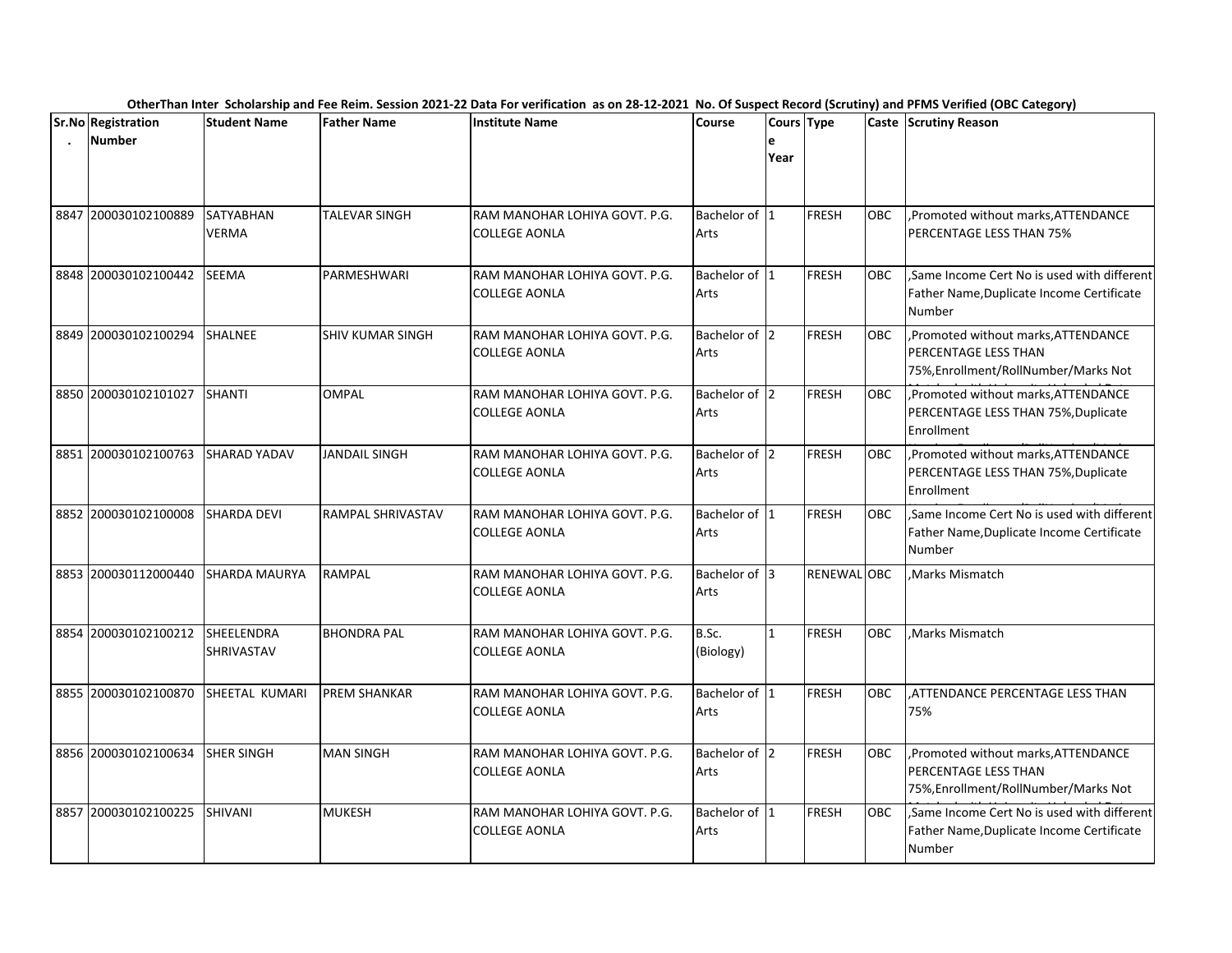|      | Sr.No Registration   | <b>Student Name</b>   | <b>Father Name</b>    | <b>Institute Name</b>                                 | <b>Course</b>                           | Cours Type     |              |            | Caste Scrutiny Reason                                                                                       |
|------|----------------------|-----------------------|-----------------------|-------------------------------------------------------|-----------------------------------------|----------------|--------------|------------|-------------------------------------------------------------------------------------------------------------|
|      | <b>Number</b>        |                       |                       |                                                       |                                         | e<br>Year      |              |            |                                                                                                             |
|      | 8858 200030102100977 | SHIVANI YADAV         | <b>OMENDRA SINGH</b>  | RAM MANOHAR LOHIYA GOVT. P.G.<br><b>COLLEGE AONLA</b> | Bachelor of 2<br>Arts                   |                | <b>FRESH</b> | <b>OBC</b> | Promoted without marks, ATTENDANCE<br><b>PERCENTAGE LESS THAN</b><br>75%, Enrollment/RollNumber/Marks Not   |
|      | 8859 200030102002067 | SHUBHAM YADAV         | <b>SURENDRA YADAV</b> | RAM MANOHAR LOHIYA GOVT. P.G.<br><b>COLLEGE AONLA</b> | Master of<br>Arts<br>(Sociology)        | $\overline{2}$ | RENEWAL OBC  |            | UP board / ICSE board High School Roll No<br>not matched with UP Board<br>Database/Board type Other Than UP |
|      | 8860 200030102100974 | SHUSHMA DEVI          | LAKHPAT RAM           | RAM MANOHAR LOHIYA GOVT. P.G.<br><b>COLLEGE AONLA</b> | Bachelor of 3<br>Arts                   |                | <b>FRESH</b> | OBC        | ,Duplicate Enrollment<br>Number, Enrollment/RollNumber/Marks<br>Not Matched with University Uploaded        |
|      | 8861 200030102001921 | SONI                  | MUNNE LAL MAURYA      | RAM MANOHAR LOHIYA GOVT. P.G.<br><b>COLLEGE AONLA</b> | Master of<br>Arts (Hindi<br>Literature) | $\overline{2}$ | RENEWAL OBC  |            | ,Promoted without marks, ATTENDANCE<br><b>PERCENTAGE LESS THAN</b><br>75%, Enrollment/RollNumber/Marks Not  |
|      | 8862 200030102100455 | SONU                  | <b>CHHOTE LAL</b>     | RAM MANOHAR LOHIYA GOVT. P.G.<br>COLLEGE AONLA        | Bachelor of 1<br>Arts                   |                | <b>FRESH</b> | OBC        | ,Same Income Cert No is used with different<br>Father Name, Duplicate Income Certificate<br>Number          |
|      | 8863 200030102100851 | SONY                  | <b>KANAHI LAL</b>     | RAM MANOHAR LOHIYA GOVT. P.G.<br><b>COLLEGE AONLA</b> | Bachelor of 2<br>Arts                   |                | <b>FRESH</b> | <b>OBC</b> | Promoted without marks, ATTENDANCE<br>PERCENTAGE LESS THAN 75%, Duplicate<br>Enrollment                     |
|      | 8864 200030102100360 | SUMAN                 | NARESH PAL MOURYA     | RAM MANOHAR LOHIYA GOVT. P.G.<br><b>COLLEGE AONLA</b> | Bachelor of 1<br>Arts                   |                | <b>FRESH</b> | <b>OBC</b> | ,Same Income Cert No is used with different<br>Father Name, Duplicate Income Certificate<br>Number          |
|      | 8865 200030102100207 | <b>SUMAN LATA</b>     | <b>THAKUR DAS</b>     | RAM MANOHAR LOHIYA GOVT. P.G.<br><b>COLLEGE AONLA</b> | Bachelor of 1<br>Arts                   |                | <b>FRESH</b> | <b>OBC</b> | ,Same Income Cert No is used with different<br>Father Name, Duplicate Income Certificate<br>Number          |
|      | 8866 200030102001681 | <b>SUMIT KASHYAP</b>  | RADHE SHYAM           | RAM MANOHAR LOHIYA GOVT. P.G.<br>COLLEGE AONLA        | Bachelor of 2<br>Arts                   |                | RENEWAL OBC  |            | , Promoted without marks, ATTENDANCE<br><b>PERCENTAGE LESS THAN</b><br>75%, Enrollment/RollNumber/Marks Not |
| 8867 | 200030102100704      | <b>SUNAINA KUMARI</b> | <b>SHRI KRISHANA</b>  | RAM MANOHAR LOHIYA GOVT. P.G.<br><b>COLLEGE AONLA</b> | Bachelor of 3<br>Arts                   |                | <b>FRESH</b> | <b>OBC</b> | Same Income Cert No is used with different<br>Father Name, Duplicate Income Certificate<br><b>Number</b>    |
|      | 8868 200030102100647 | <b>SUNITA YADAV</b>   | <b>HAKIM SINGH</b>    | RAM MANOHAR LOHIYA GOVT. P.G.<br><b>COLLEGE AONLA</b> | Bachelor of 1<br>Arts                   |                | <b>FRESH</b> | <b>OBC</b> | ,Duplicate Income Certificate Number                                                                        |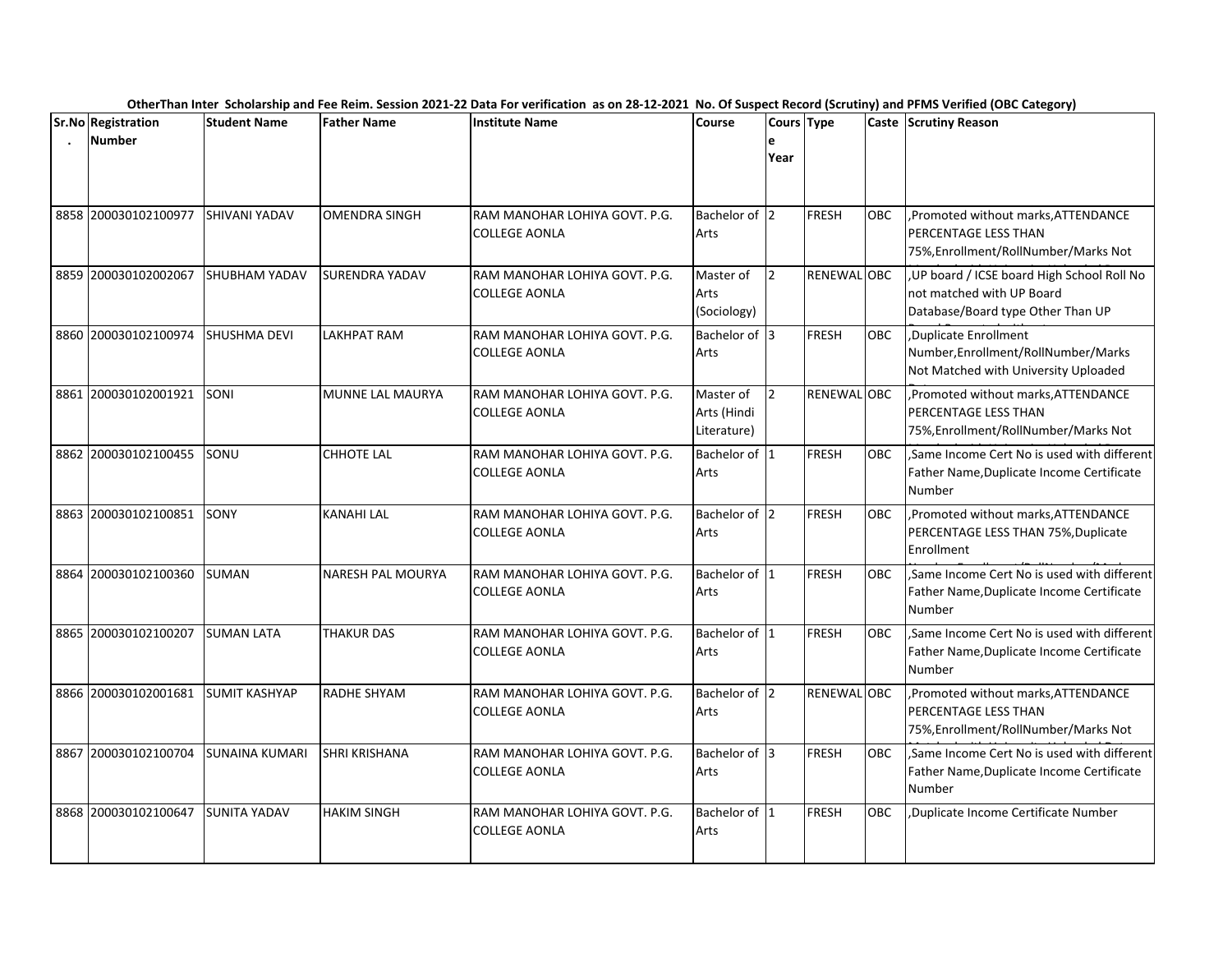| Sr.No Registration   | <b>Student Name</b>  | <b>Father Name</b>      | <b>Institute Name</b>                                 | Course                                  | Cours Type     |                    |            | Caste Scrutiny Reason                                                                                               |
|----------------------|----------------------|-------------------------|-------------------------------------------------------|-----------------------------------------|----------------|--------------------|------------|---------------------------------------------------------------------------------------------------------------------|
| <b>Number</b>        |                      |                         |                                                       |                                         | Year           |                    |            |                                                                                                                     |
| 8869 200030102100779 | <b>SURBHI YADAV</b>  | <b>HEM SINGH</b>        | RAM MANOHAR LOHIYA GOVT. P.G.<br>COLLEGE AONLA        | B.Sc.<br>(Biology)                      | $\overline{2}$ | FRESH              | OBC        | ,Promoted without marks, ATTENDANCE<br><b>PERCENTAGE LESS THAN</b><br>75%, Enrollment/RollNumber/Marks Not          |
| 8870 200030112000593 | <b>SWATI</b>         | <b>PAPPU</b>            | RAM MANOHAR LOHIYA GOVT. P.G.<br><b>COLLEGE AONLA</b> | Bachelor of 3<br>Arts                   |                | <b>RENEWAL OBC</b> |            | , UP board / ICSE board High School Roll No<br>not matched with UP Board<br>Database/Board type Other Than UP Board |
| 8871 200030102100185 | <b>SWATI</b>         | <b>ROOP KISHOR</b>      | RAM MANOHAR LOHIYA GOVT. P.G.<br><b>COLLEGE AONLA</b> | Bachelor of 1<br>Arts                   |                | FRESH              | <b>OBC</b> | Same Income Cert No is used with different<br>Father Name, Duplicate Income Certificate<br>Number                   |
| 8872 200030102100343 | <b>SWATI SINGH</b>   | <b>NARESH PAL SINGH</b> | RAM MANOHAR LOHIYA GOVT. P.G.<br><b>COLLEGE AONLA</b> | Bachelor of 1<br>Arts                   |                | <b>FRESH</b>       | OBC        | Duplicate Income Certificate Number                                                                                 |
| 8873 200030102100933 | <b>UMLESH</b>        | <b>DALSINGH</b>         | RAM MANOHAR LOHIYA GOVT. P.G.<br>COLLEGE AONLA        | Bachelor of 3<br>Arts                   |                | FRESH              | ОВС        | ,Enrollment/RollNumber/Marks Not<br>Matched with University Uploaded<br>Data, Suspect Course Level                  |
| 8874 200030112000186 | URMILA VERMA         | VEER PAL VERMA          | RAM MANOHAR LOHIYA GOVT. P.G.<br><b>COLLEGE AONLA</b> | Bachelor of 3<br>Arts                   |                | <b>RENEWAL OBC</b> |            | Duplicate Enrollment<br>Number, Enrollment/RollNumber/Marks<br>Not Matched with University Uploaded                 |
| 8875 200030102100990 | <b>USHA</b>          | RADHAY SHYAM            | RAM MANOHAR LOHIYA GOVT. P.G.<br><b>COLLEGE AONLA</b> | Bachelor of 2<br>Arts                   |                | FRESH              | <b>OBC</b> | ,Promoted without marks, ATTENDANCE<br><b>IPERCENTAGE LESS THAN</b><br>75%, Enrollment/RollNumber/Marks Not         |
| 8876 200030102100375 | <b>VEER SINGH</b>    | <b>BHURE LAL</b>        | RAM MANOHAR LOHIYA GOVT. P.G.<br><b>COLLEGE AONLA</b> | Bachelor of 1<br>Arts                   |                | <b>FRESH</b>       | OBC        | Result Not Declared yet                                                                                             |
| 8877 200030102100155 | <b>VIMAL SHARMA</b>  | <b>SUBHASH SHARMA</b>   | RAM MANOHAR LOHIYA GOVT. P.G.<br><b>COLLEGE AONLA</b> | Bachelor of 2<br>Arts                   |                | FRESH              | OBC        | ,Promoted without marks, ATTENDANCE<br><b>PERCENTAGE LESS THAN</b><br>75%, Enrollment/RollNumber/Marks Not          |
| 8878 200030102100390 | <b>VINEETA VERMA</b> | <b>VEER PAL VERMA</b>   | RAM MANOHAR LOHIYA GOVT. P.G.<br><b>COLLEGE AONLA</b> | Bachelor of 1<br>Arts                   |                | <b>FRESH</b>       | <b>OBC</b> | .ATTENDANCE PERCENTAGE LESS THAN<br>75%, Duplicate Income Certificate Number                                        |
| 8879 200030102100983 | <b>VINITA</b>        | <b>KARAN PAL</b>        | RAM MANOHAR LOHIYA GOVT. P.G.<br><b>COLLEGE AONLA</b> | Master of<br>Arts (Hindi<br>Literature) | $\overline{1}$ | FRESH              | OBC        | Same Income Cert No is used with different<br>Father Name, Duplicate Income Certificate<br>Number                   |